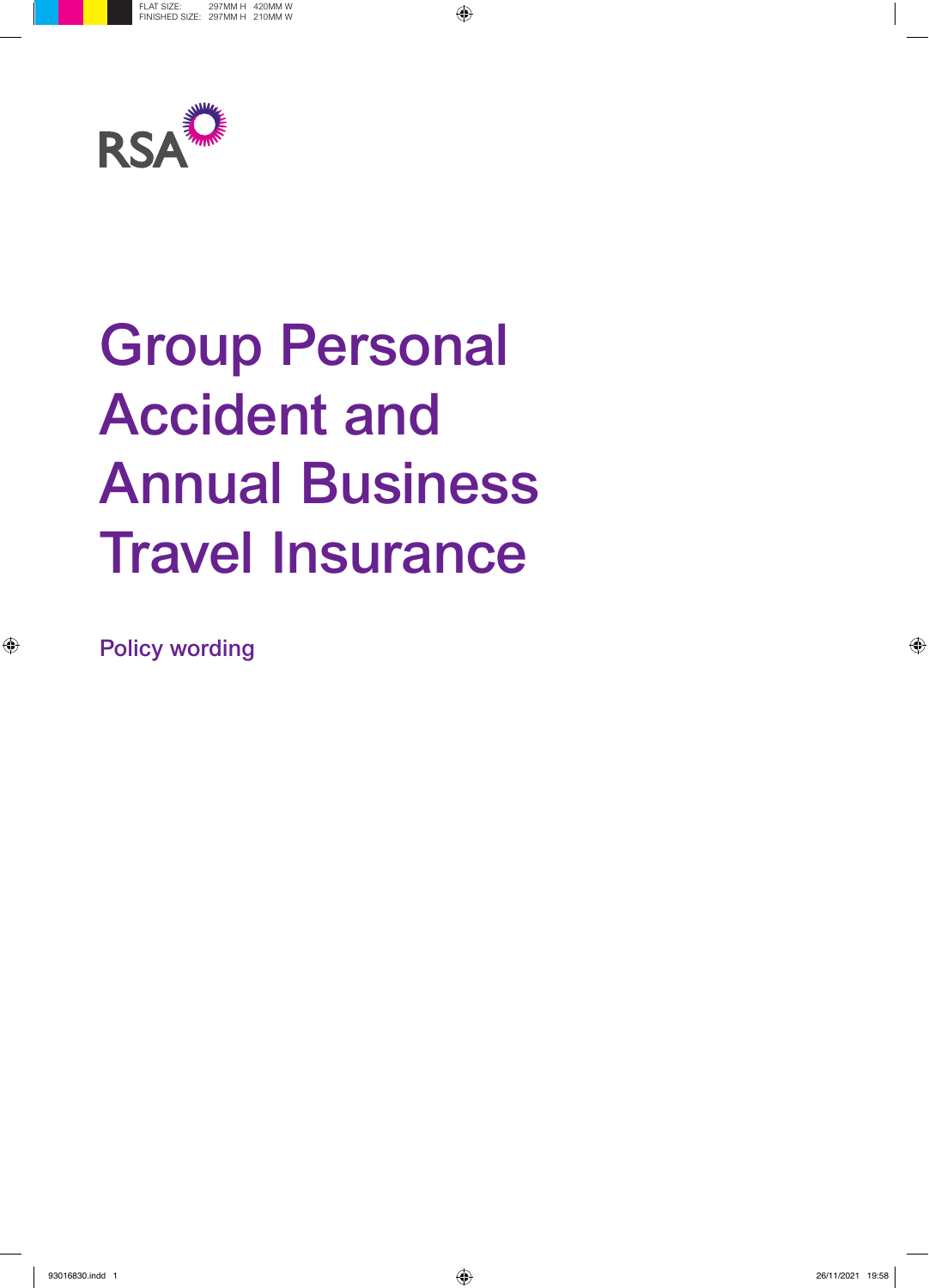

This Policy is a contract between the Insured and Royal & Sun Alliance Insurance Ltd (herein called the Company).

This Policy and any Schedule (including any issued in substitution) and any Endorsements and Policy Extensions should be read as if they are one document.

The Company's acceptance of this risk is based on the information presented to them as being a fair presentation of the Insured's business including any unusual or special circumstances which increase the risk and any particular concerns which have led the Insured to seek insurance.

Any reference to the singular will include the plural or vice versa.

Any reference to any statute or statutory instrument will include any modifications or re-enactment thereto.

Any heading in this Policy is for ease of reference only and does not affect its interpretation.

The Company will provide the insurance described in this policy (subject to the terms set out herein) for the Period of Insurance shown in the Schedule and any subsequent period for which the Insured shall pay and the Company shall agree to accept the premium.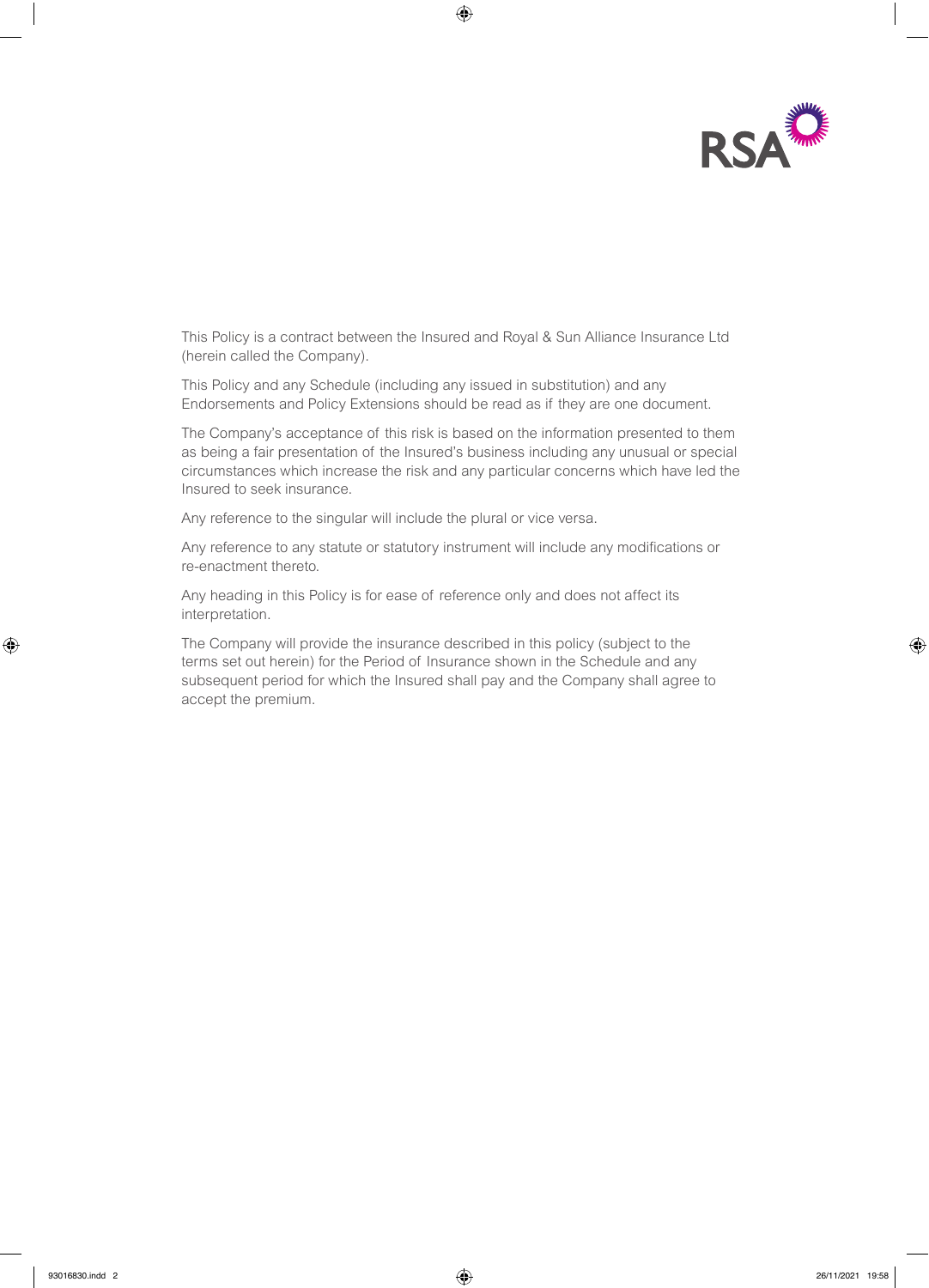## **Contents**

| Medical Assistance Services supporting this Policy | 4               |
|----------------------------------------------------|-----------------|
| Pre Travel Medical Advice                          | 4               |
| <b>Medical Assistance</b>                          | 4               |
| <b>Travellers Helpline</b>                         | 4               |
| <b>Identity Theft Helpline</b>                     | $\overline{4}$  |
| <b>Bereavement Advice</b>                          | $\overline{4}$  |
| Counselling                                        | 4               |
| <b>State Benefit Advice</b>                        | 5               |
| Security Services supporting this Policy           |                 |
| Travel Security Advice and Information Services    | 5               |
| Emergency Security Assistance for                  |                 |
| Non Medical Evacuation                             | 5               |
| Hijack Kidnap and Detention                        | 5               |
| <b>Security Specialist Expenses</b><br>$\sim$      | 5               |
| <b>General Definitions</b>                         | 6               |
| Definition of Operative Times                      | 8               |
| <b>General Conditions</b>                          | 9               |
| <b>General Claims Settlement Conditions</b>        | 10              |
| <b>General Policy Exclusions</b>                   | 10              |
| <b>Personal Accident Insurance Section</b>         | 10              |
| Special Extensions to this Section                 |                 |
| <b>Accident Medical Expenses</b>                   | 12              |
| <b>Bereavement Counselling</b>                     | 12              |
| Catastrophe                                        | 12 <sup>2</sup> |
| Catastrophe Critical Response Counselling          | 12 <sup>°</sup> |
| Coma Benefit                                       | 12 <sup>°</sup> |
| <b>Commuting Expenses</b>                          | 12              |
| Corporate Hospitality                              | 12              |
| Counselling                                        | 12              |
| Damage to Clothing and Baggage                     | 12              |
| Dental and Optical Expenses                        | 12              |
| Dependents Benefit                                 | 12              |
| <b>Disability Assistance</b>                       | 12              |
| Domestic Assistance                                | 12              |
| <b>Executor Expenses</b>                           | 13              |
| <b>Facial Disfigurement</b>                        | 13              |
| <b>Funeral Expenses</b>                            | 13              |
| Hospitalisation                                    | 13              |
| <b>Hospital Visiting Expenses</b>                  | 13              |
| Paralysis                                          | 13              |
| Recruitment Costs following Suicide                | 13              |
| Relocation Expenses                                | 13              |
| Retraining                                         | 13              |
| <b>Visitors Extension</b>                          | 13              |
|                                                    |                 |

| Personal Accident Insurance Section -<br>Nuclear Chemical or Biological Cause Extension                                       | 14 |
|-------------------------------------------------------------------------------------------------------------------------------|----|
| <b>Baggage Insurance Section</b>                                                                                              | 16 |
| Special Extensions to this Section                                                                                            |    |
| Automatic reinstatement of Sum Insured after a loss                                                                           | 16 |
| <b>Business Equipment</b>                                                                                                     | 16 |
| Delayed Baggage                                                                                                               | 16 |
| Loss of Keys                                                                                                                  | 16 |
| Special Services applying to this Section                                                                                     |    |
| <b>Identity Theft Helpline</b>                                                                                                | 16 |
| <b>Essential Information Storage</b>                                                                                          | 16 |
| <b>Cancellation Curtailment Replacement Rearrangement</b><br>and Change of Itinerary Insurance Section                        | 17 |
| <b>Evacuation Insurance Section</b>                                                                                           | 18 |
| Special Extension to this Section                                                                                             |    |
| Trauma Risk Management Counselling                                                                                            | 18 |
| Hijack Kidnap and Detention Insurance Section                                                                                 | 18 |
| <b>Legal Expenses Insurance Section</b>                                                                                       | 19 |
| Medical Expenses Repatriation and Emergency<br><b>Travel Expenses Insurance Section</b><br>Special Extensions to this Section | 21 |
| <b>Funeral Expenses</b>                                                                                                       | 21 |
| Hospitalisation                                                                                                               | 21 |
| Repatriation of household goods                                                                                               | 21 |
| Search and Rescue Costs                                                                                                       | 21 |
| Money and Credit Cards Insurance Section<br>Special Extension to this Section                                                 | 22 |
| Automatic reinstatement of Sum Insured after a loss                                                                           | 22 |
| Special Services applying to this Section                                                                                     |    |
| <b>Identity Theft Helpline</b>                                                                                                | 22 |
| <b>Essential Information Storage</b>                                                                                          | 22 |
|                                                                                                                               |    |
| Personal Liability Insurance Section                                                                                          | 23 |
| <b>Personal Security Specialist Insurance Section</b>                                                                         | 24 |
| <b>Travel Delay Insurance Section</b>                                                                                         | 25 |
| <b>Travel Document Insurance Section</b>                                                                                      | 25 |
| <b>Claims Handling Process</b>                                                                                                | 26 |
| <b>Complaints Procedure</b>                                                                                                   | 27 |
| <b>Fair Processing Notice</b>                                                                                                 | 28 |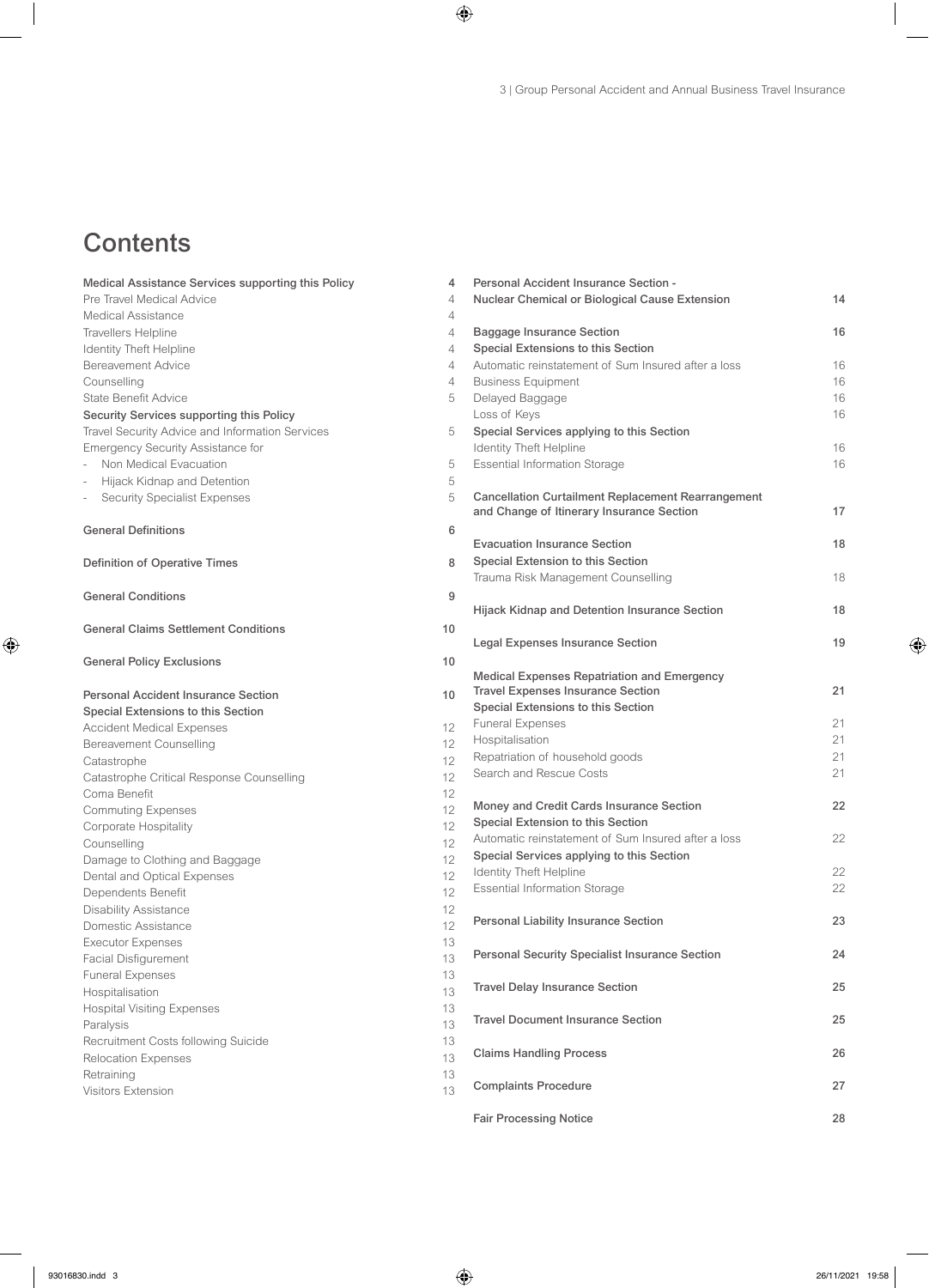## Assistance Services supporting this Policy

This RSA policy is supported by a fully integrated, multilingual, in-house medical and security assistance third party specialist, Healix International.

The expert advice and assistance provided by Healix can be accessed as follows:

Telephone: +44 (0) 20 8763 3155

E-mail: rsa@healix.com

The services can be accessed 24 hours a day 365 days a year

For your protection telephone calls may be recorded or monitored

A full description of their services supporting this Policy, both insured and uninsured, are as follows. Healix can quote for uninsured services on a direct basis, please email gsoc@healix.com quoting RSA21JP for a quotation.

### Travel and Medical Assistance from Healix

Healix employs a multilingual team of highly skilled and experienced professionals who provide travel and medical assistance services required by today's traveller.

We have customised the services Healix provide to protect the health of all travellers insured under this Policy

When a traveller falls ill or suffers an accident whilst overseas or requires travel or medical-related help, Healix's dedicated in-house teams of doctors, nurses and case managers are on hand 24/7.

Their highly experienced specialists provide travellers with the highest quality of advice, support and assistance and an immediate response including emergency evacuation and repatriation.

#### Healix Pre Travel Advice

Even before the Insured Journey commences Healix can help with the following advice on

- customs regulations
- currency limits and rules
- banking procedures and hours
- health matters and inoculation requirements
- visa requirements and procedures

For no additional cost, Healix can also provide basic information on remote, hostile and/or austere locations including:

- details of the principal medical facilities for a given location
- details of the nearest regional medical referral centre
- high level insights into the logistics, feasibility and challenges of medical provision, including repatriation/evacuation (except where an agent fee is incurred and then the information is available at the cost of that fee)

Should you or your organisation require more granular detail to form part of a formal risk assessment tailored to your specific deployment, Healix can provide at your expense, a personalised analysis of your destination. If this is of interest, please email gsoc@healix.com quoting RSA21JP for a quotation.

### Healix Medical Assistance

The Insured or an Insured Person can obtain immediate assistance by telephoning Healix. The 24/7 operations centre has:

- in house doctors and nursing staff
- a network of medical and dental providers throughout the world
- multilingual assistance case managers
- specialist travel agencies for immediate repatriation arrangements in the event of a medical problem

### Healix Travellers Helpline

As well as medical assistance the Healix Travellers Helpline will provide the following assistance

- advice on replacement of lost or stolen tickets passport or travel documents
- assistance in liaison with carrier on location of lost luggage items where permitted
- uninsured motoring assistance if the Insured Person's vehicle breaks down on the way to an airport in the UK
- uninsured domestic assistance for the duration of the Insured Journey - Healix will call out a tradesman to attend to an emergency at home but repairs and services necessary are payable by the Insured Person (with the exception of the cover provided under the Loss of Keys Special Extension to the Baggage Insurance Section) This service only applies where the Insured Person's home is in the UK
- emergency message relay to family

#### Identity Theft Helpline

Over the phone preventative advice, to help an Insured Person safeguard their identity including guidance on measures to take to re-establish identity and credit rating.

To make a claim please go to page 26 for further information.

### Bereavement Advice and Counselling following an Insured Person's death

Practical information and advice on how to

- register a death and the documentation required by the Registrar
- locate a will
- obtain Grant of Probate or Letters of Administration
- decide whether to consult a solicitor
- select a funeral director
- obtain appropriate counselling for the family left behind and explain the role of the Coroner

### Counselling following an insured Death or Disablement claim

With the prior written consent of the Company telephone or face to face counselling sessions are included as part of the claims service.

To make a claim for any of the Counselling benefits or for State Benefit Advice, please contact RSA claims as shown on page 26.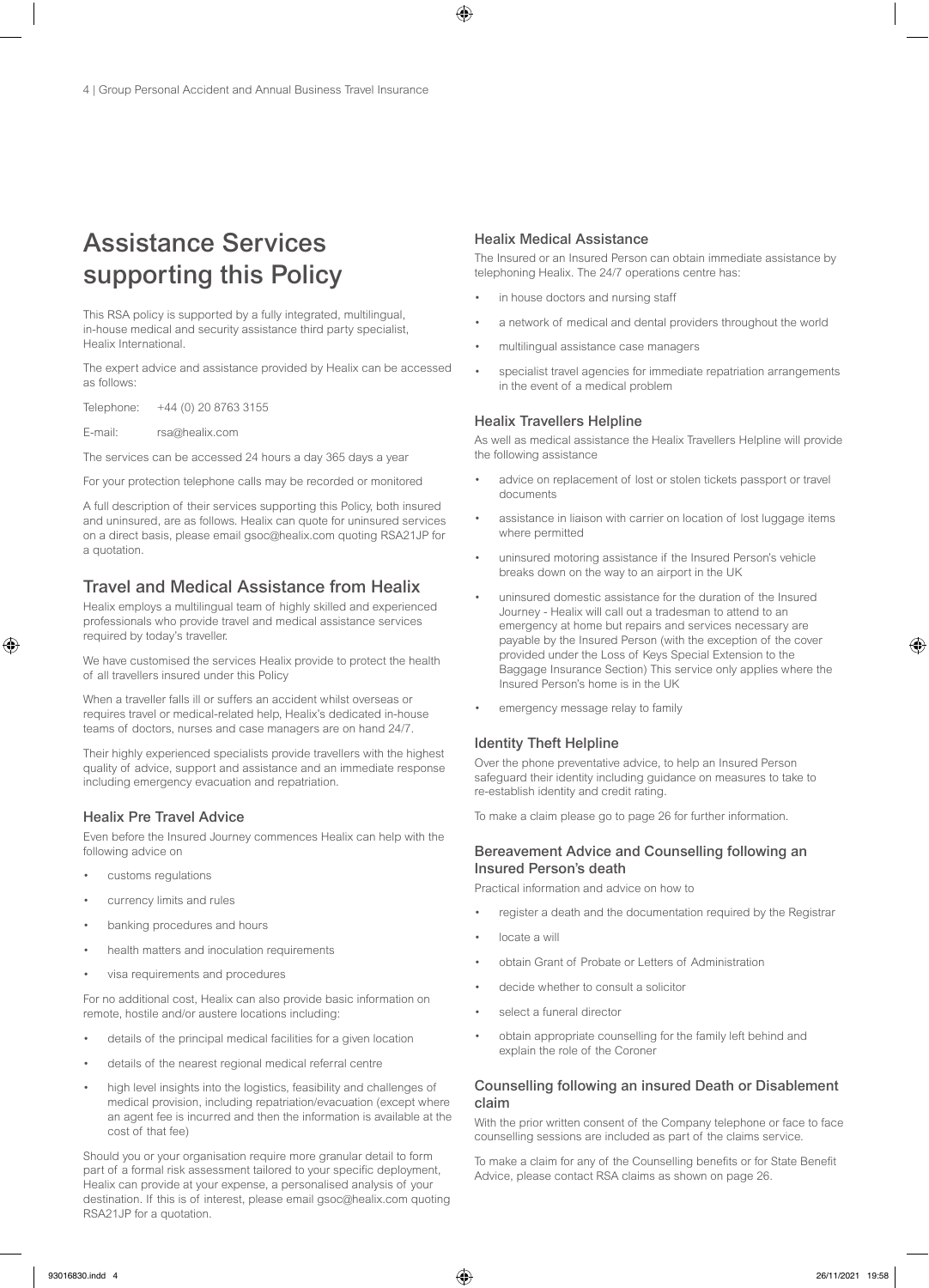### State Benefit Advice following an insured Disablement claim

Information and advice on the financial implications of long term absence from work due to injury

Information on entitlement to State Benefits

### Travel and Security Assistance from Healix

Healix Security is a specialist global risk consultancy and crisis management company, providing advice and solutions that enable our Policyholders to manage and mitigate their business risks.

Recognised for their specialist expertise, innovative intelligence led approach and track record, their services and solutions deliver security improvements to business operations worldwide.

Healix's security team offer a range of services to meet the spectrum of travel and personal security challenges, ensuring every Insured Person is well prepared, has 24/7 access to security advice when travelling and an emergency response capability in the event of a crisis.

### Healix Travel Health & Security Advice Web Portal

The Healix Travel Health & Security Advice web portal, provides travellers with an online resource, giving up-to-date travel information on the countries they are visiting, including a comprehensive coronavirus advisory section.

This online portal is a central point of reference with detailed country dossiers covering a variety of topics, with medical and security risk ratings and summaries, country alerts, healthcare overviews, travel tips, vaccination requirements, medical briefings and much more.

To access this service please register at:

https://traveloracle.healix.com/RSA

- 1 Complete the registration form to create an account
- 2 Enter policy number RSA1531522
- 3 Click "Register"

If you encounter any difficulties registering, please email gsoc@healix. com for support.

#### Healix Emergency Security Assistance

In support of the following Insurance Sections of this Policy

- Evacuation Insurance Section
- Hijack Kidnap and Detention Insurance Section
- Personal Security Specialist Expenses Insurance Section

Assistance and support is given to our policyholders through

- In house expert crisis management and response consultants
- In house security analysts
- A global network of response teams and security professionals
- In country assistance and deployable resources in support and response to any emergency situation
- Specialist agencies for immediate repatriation in the event of a non-medical emergency, natural disaster, terrorist attack or life threatening situations.
- Dedicated hijack kidnap and detention teams
- A variety of in house specialist security service resources

Our Policyholders can also benefit from a suite of risk management services from Healix, quotes can be obtained direct for provision of the following:

- Employee traveller tracking
- Close protection and armed security provision
- Crisis management and incident response planning workshops
- Ground support and protective services
- Threat and risk assessments
- Site and project audits
- Embedded analysis & event monitoring
- Security training
- Crisis management
- Travel risk policy
- Counter-terrorism services
- **Evacuation planning**
- **Investigations**
- Risk reduction planning
- Medical Emergency Response Plans (MERP)
- Employee medical screening
- Medical consultancy

If this is of interest, please email gsoc@healix.com quoting RSA21JP for a quotation.

#### RSA Business Travel Assistance App

The Travel Assistance app, powered by Healix, is an essential risk reference tool for a global workforce, providing instant access to information on the countries they are travelling to.

The App provides:

- Direct line to 24/7/365 RSA assistance line
- Configurable travel alerts for your locations of interest
- Country risk profile information & risk ratings
- Travel heath safety & vaccination advice
- Interactive risk map
- Mayday alert emergency contact with real time tracking (when activated by the user)
- Secure storage of personal documentation and medical records to the phone
- Integrated traveller risk awareness e-learning course
- Medical briefings and world reports, written by medical experts documenting information about diseases and outbreaks from around the world

You can download the RSA Business Travel Assistance App from:

Google play App Store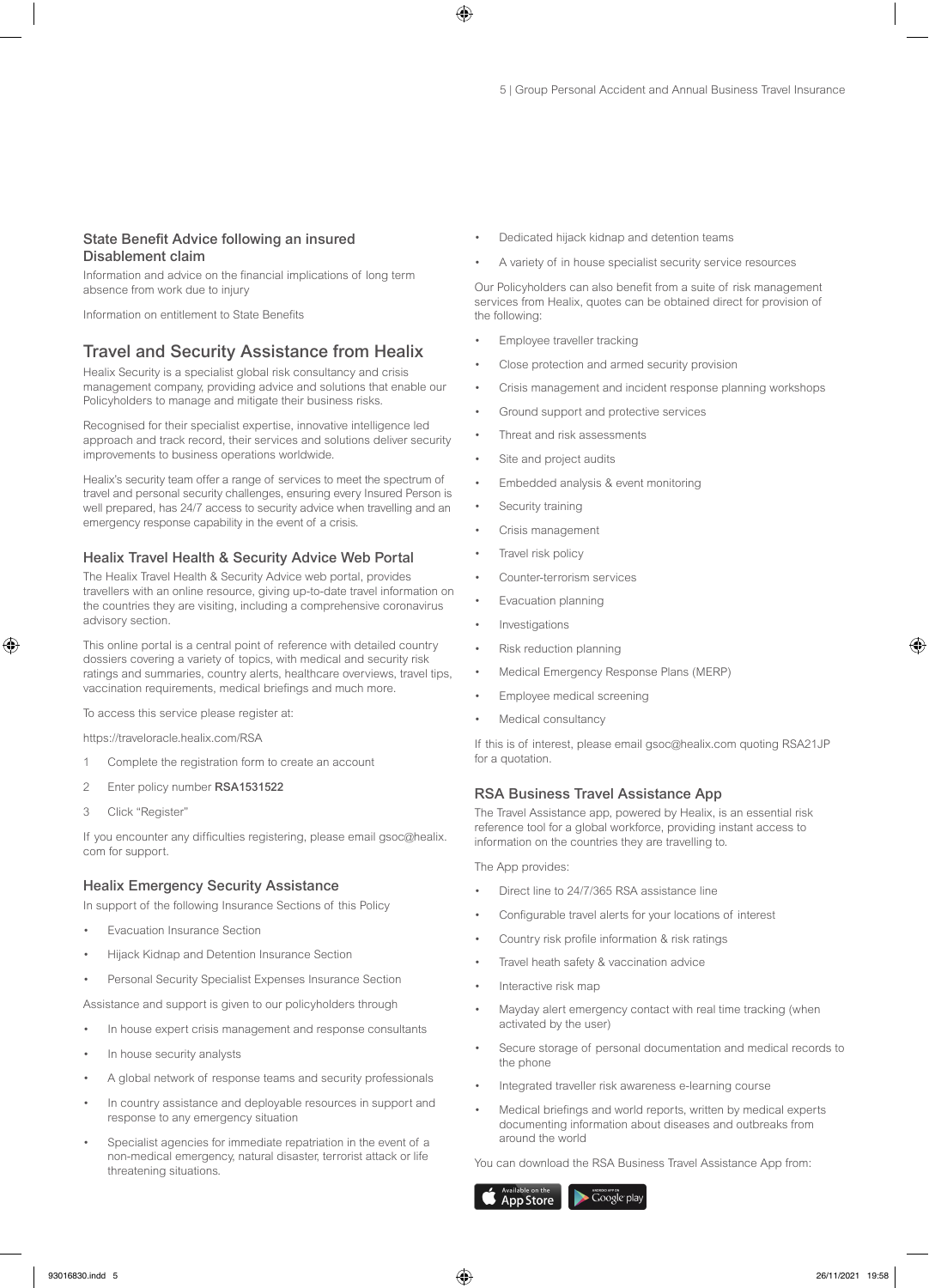## General Definitions

The following words or expressions shall have the meanings set out below, unless a more specific Definition applies in the individual Insurance section

#### Accident

A sudden unexpected unforeseen external and identifiable incident

#### Aircraft Accumulation

All Insured Persons travelling in any aircraft

### Annual Salary

The total annual remuneration as declared and upon which the premium is based excluding payments for overtime commission or bonus (unless otherwise agreed in writing) payable by the Insured to the Insured Person at the date bodily injury following an Accident is sustained

#### Assault

While the Insured Person is engaged upon duties incidental to the Business and as a direct result of assault other than by the explosion of any bomb or explosive device Cover will also apply where the assault is a direct consequence of the Insured Person's employment with the Insured

#### Baggage

Personal effects belonging to or in the custody or control of the Insured Person at the time of the loss excluding Business Equipment

#### Britain

England Scotland Wales Northern Ireland the Channel Islands and the Isle of Man

### Business Equipment

Business equipment belonging to the Insured and which is in the custody or control of the Insured Person at the time of the loss

#### **Business**

The Business description as detailed in the Schedule

#### Child

Any child of an Insured Person who is unmarried and dependent

- A and under 18 years of age
- B and under 25 years of age if in full-time education
- C on the Insured Person due to reason of diagnosed permanent mental or physical disability

#### Corporate Event

Any event arranged and funded in whole or part by the Insured with the primary function of entertaining Directors Employees or Guests of the Insured in a business or leisure capacity

Director (including Partners and Members)

- A serving director (other than a non-executive director) of the Insured
	- i) whose details have been notified to Companies House in accordance with Section 288 of the Companies Act 1985 or any statutory amendment modification or re-enactment of such Act or Regulations where the Insured is a company registered in the United Kingdom
	- ii) that sits on the Insured's Board of Directors where the Insured is a company registered outside of the United Kingdom
- B a member of a limited liability partnership as defined under the Limited Liability Partnership Act 2000
- C any person who has signed the partnership deed of the Insured

### Employee

Any person under a contract of service or apprenticeship with the Insured excluding any Director

### Evacuation

The necessary emergency evacuation of an Insured Person from a country or area within a country in which they are travelling other than their normal country of residence as recommended by

- the British Government via the Foreign and Commonwealth Office or
- B any legally empowered regulatory governmental or local authority in the country or region in which the Insured Person is travelling or
- C the Company's security assistance provider Healix Security

#### Evacuation Expenses

The additional cost of travel accommodation and other expenses necessarily and reasonably incurred by the Insured or the Insured Person in evacuating the Insured Person to their normal country of residence or the nearest place of safety

#### Guest

Any person whom the Insured consents to be covered under this Policy other than a Child Spouse or Visitor

#### Incident

All individual losses arising out of and directly occasioned by one sudden unexpected specific event occurring at an identifiable time and place

### Insured Journey

As detailed in the Schedule

### Insured Person

Any person or category of persons as detailed in the Schedule

#### Loss of Eye

Permanent and total loss of sight which will be considered as having occurred

A in both eyes if the Insured Person's name is added to the Register of Blind Persons on the authority of a fully qualified ophthalmic specialist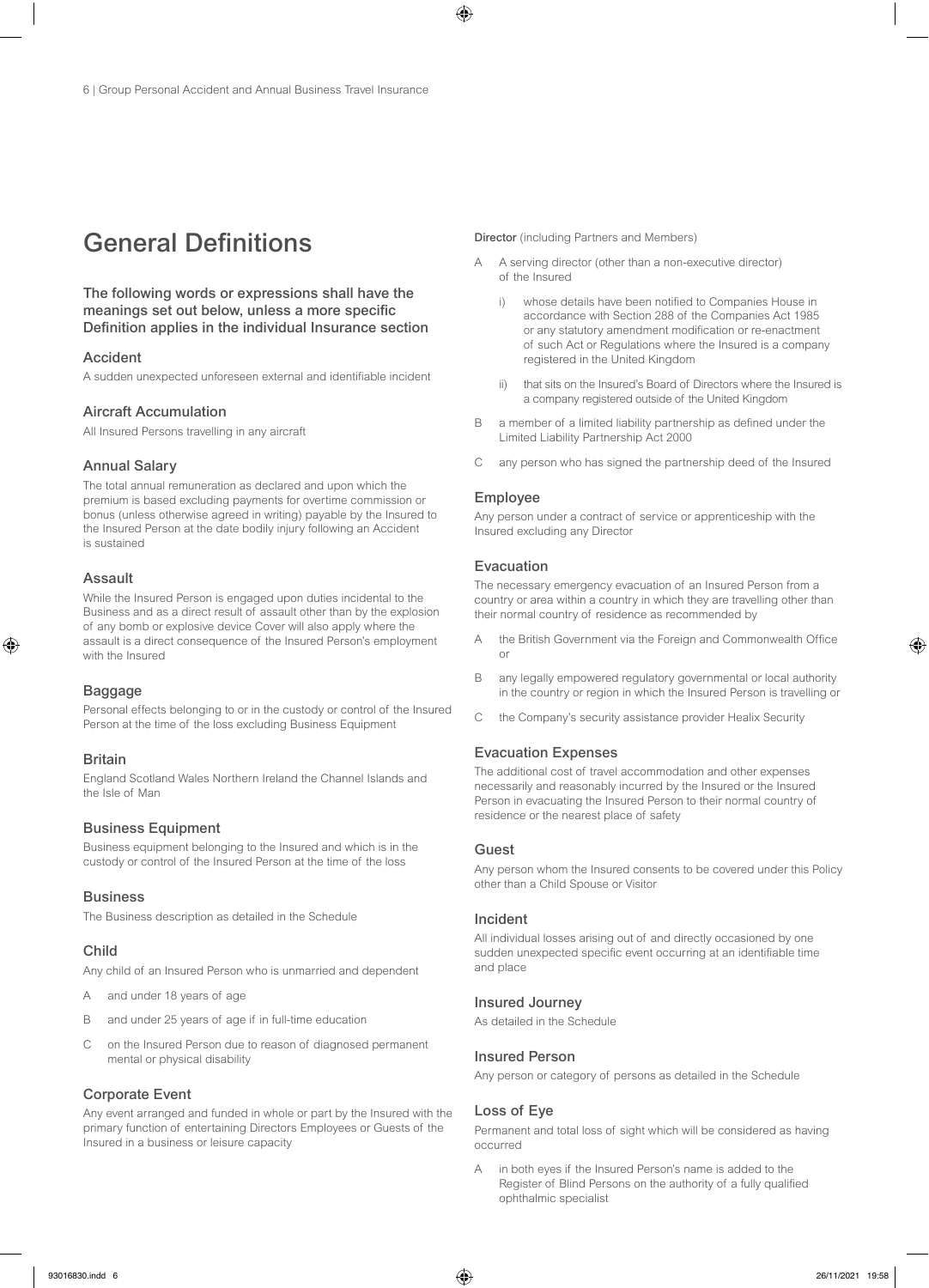B in one eye if the degree of sight remaining after correction is 3/60 or less on the Snellen scale (meaning seeing at 3 feet what the Insured Person should see at 60 feet)

### Loss of Limb

- A in the case of a leg loss by permanent physical severance at or above the ankle or permanent and total loss of use of a complete foot or leg
- B in the case of an arm loss by permanent physical severance of the four fingers at or above the meta carpo phalangeal joints (where the fingers join the palm of the hand) or permanent and total loss of use of a complete arm or hand

### Medical Expenses

The cost of medical surgical or other remedial attention treatment or appliances given or prescribed by a Medical Practitioner and all hospital nursing home and ambulance charges

### Medical Practitioner

Any legally qualified medical practitioner other than an Insured Person or a member of the Insured Person's immediate family

### Money and Credit Cards

Coins bank and currency notes cheques postal and money orders travellers cheques travel tickets and petrol and other coupons which have current monetary value and any credit debit charge cheque or bankers card issued in the Insured Person's country of residence to the Insured or the Insured Person provided that such Money and Credit Cards had been obtained for travel accommodation meals and personal spending during the Insured Journey and belonged to or was in the custody and control of the Insured Person at the time of the loss

### Nuclear Chemical or Biological Cause

Use of any nuclear weapon or device or the deliberate emission discharge dispersal release or escape of any solid liquid or gaseous chemical agent or Biological Agent

Biological Agent shall mean any pathogenic micro-organism or biologically produced toxin(s) including genetically modified organisms and chemically synthesised toxins

#### Spouse

The legally married spouse or civil or cohabiting partner of an Insured Person whom the Insured consents to be covered by this Policy

#### **Terrorism**

Any act including but not limited to the use of force or violence or threat thereof of any person or group(s) of persons whether acting alone or on behalf of or in connection with any organisation(s) or government(s) committed for political religious ideological or similar purposes including the intention to influence any government and/or to put the public or any section of the public in fear

#### United Kingdom

England Scotland Wales and Northern Ireland

#### Visitor

Any person legally on the Insured's premises other than

- A Directors or Employees of the Insured
- B any other Insured Person more specifically insured under this Policy
- C any Guest
- D members of the emergency services

#### War

War invasion act of foreign enemy hostilities (whether war be declared or not) civil war rebellion revolution insurrection or military or usurped power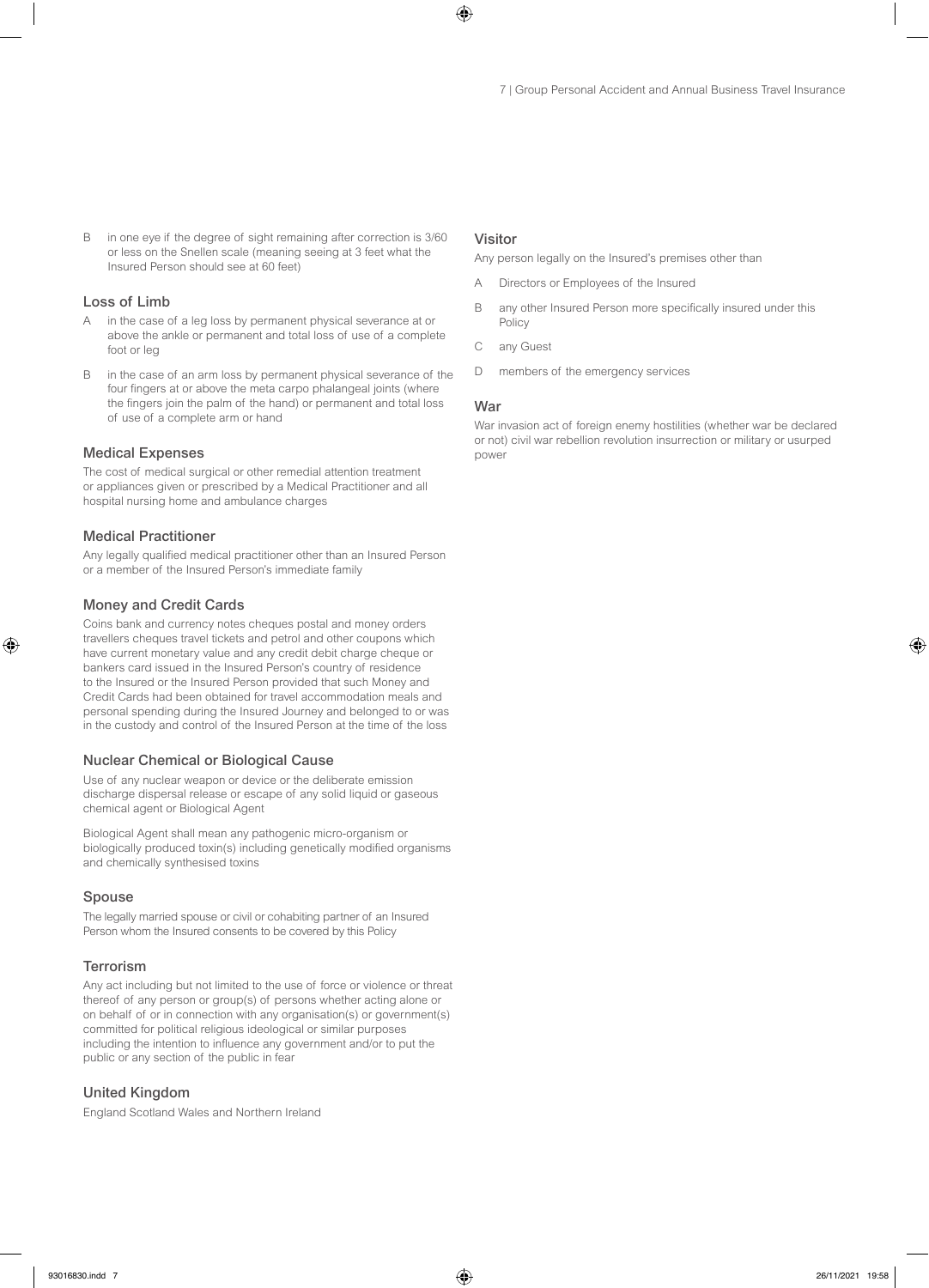## Definition of Operative Times

The following words or expressions shall have the meanings set out below, unless a more specific Definition applies in the individual Insurance section

#### 24 Hour

At any time

#### Occupational Accidents Only

- A While engaged on the Insured Person's occupation in the Business or
- B as a result of Assault or
- C at any time while travelling on the Business of the Insured Insurance operates from the departure of the Insured Person from residence or normal place of Business (whichever occurs first) until arrival back at such residence or normal place of Business (whichever occurs last) at the end of the journey

excluding Commuting

#### **Commuting**

While in the course of daily travel directly between residence (normal or temporary) and place of Business (normal or temporary)

### Away from Premises

While the Insured Person is travelling on the Business of the Insured and is not on any of the Insured's premises

Insurance operates from the departure of the Insured Person from residence or normal place of Business (whichever occurs first) until arrival back at such residence or normal place of Business (whichever occurs last) at the end of the journey whether the accident occurs in the course of the Insured Person's business duties or not

excluding Commuting

#### External Journey

Any journey undertaken by the Insured Person on the Business of the Insured (including incidental holiday taken in conjunction with the trip) which commences during the Period of Insurance and involves travel from the Insured Person's normal country of residence

Travel from the Channel Islands and the Isle of Man to any destination will be regarded as an External Journey involving travel from the Insured Person's country of residence

Insurance operates from the departure of the Insured Person from the Insured Person's residence or normal place of Business in their normal country of residence (whichever occurs first) until arrival back at such residence or normal place of Business (whichever occurs last) at the end of the journey

The duration of an External Journey shall not exceed 12 months unless otherwise agreed in writing with the Company

### Internal Journey

Any journey undertaken by the Insured Person on the Business of the Insured (including incidental holiday taken in conjunction with the trip) which commences during the Period of Insurance and involves travel within the Insured Person's normal country of residence but only if the journey requires the Insured Person to obtain overnight accommodation or involves a rail journey or a flight

Insurance operates from the departure of the Insured Person from the Insured Person's residence or normal place of Business in their normal country of residence (whichever occurs first) until arrival back at such residence or normal place of Business (whichever occurs last) at the end of the journey

#### Holiday Travel

Any journey undertaken by the Insured Person which commences during the Period of Insurance other than on the Business of the Insured necessitating an overnight stay

Insurance operates from the departure of the Insured Person from the Insured Person's residence until arrival back at such residence at the end of the journey

#### Occupants of Vehicles

While the Insured Person is mounting into travelling in dismounting from undertaking roadside repair loading unloading or refuelling of any vehicle owned by the Insured or hired by the Insured or any vehicle being used as a temporary replacement for such vehicle including bodily injury following an Accident sustained in direct connection with such vehicle

### Assault

While the Insured Person is engaged upon duties incidental to the Business and as a direct result of assault other than by the explosion of any bomb or explosive device Cover will also apply where the assault is a direct consequence of the Insured Person's employment with the Insured

### **Robbery**

While the Insured Person is engaged or thought to be engaged upon duties incidental to the Business and as a direct result of robbery or hold up (actual or attempted)

#### Inching and Crawling

While the Insured Person is working on the Insured's printing machinery as it is being inched or crawled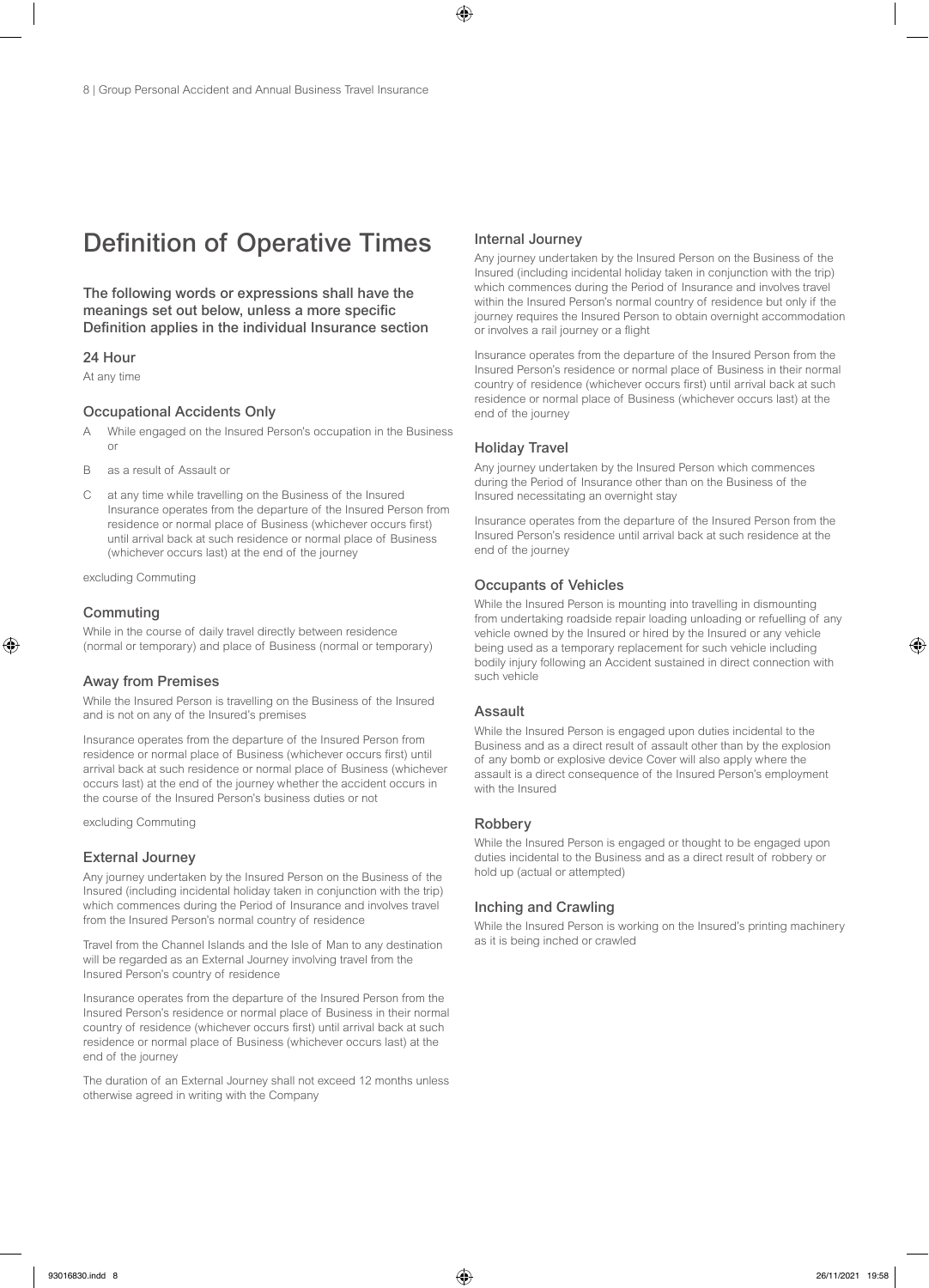## General Conditions

### Acquisition Clause

If during the Period of Insurance the Insured acquires or creates any new office branch subsidiary or Associated Company either directly or through one of its subsidiaries cover shall automatically apply from such date of acquisition or creation (provided either the wageroll or number of Insured Persons or travel pattern does not increase by more than 10% of the estimate provided at inception or renewal) at no additional charge

Otherwise the Company agrees to provide cover from the date of creation or acquisition for a period of 30 days during which time the Insured shall provide any additional information and pay any additional premium as may be reasonably required by the Company

### Associated Companies

Where this Policy covers associated companies a list of these companies shall be provided to the Company

### Cancellation of Terrorism or War Risks Cover

The Company may cancel any insurance provided by this Policy against War or Terrorism by giving 7 days notice to the Insured at the Insured's last known registered address The insurance in respect of any journey involving travel outside the Insured Person's normal country of residence which commences before the expiry of such notice shall not be affected

### Consumer Credit Termination Clause

Where the Company has agreed to the Insured paying their premium by monthly instalments, then in the event that there is a default in the instalments due under the payment schedule, the Company reserves the right to terminate the Policy and the Insured will no longer be insured by the Company

If the Insured's monthly premium payment has a Fixed Sum Loan Agreement regulated by The Consumer Credit Act 2006, then this shall be deemed to be a linked loan agreement. In the event that there is a default in the instalments due under the payment schedule, the Company reserves the right to also terminate that linked loan agreement

#### Financial or Trade Sanctions

The Company shall not provide coverage or be liable to provide any indemnity or payment or other benefit under this Policy if and to the extent that doing so would breach any Prohibition

If any Prohibition takes effect during the Policy period the Insured or the Company may cancel that part of this Policy which is prohibited or restricted with immediate effect by giving written notice to the other at their last known address

If the whole or any part of the Policy is cancelled the Company shall, if and to the extent that it does not breach any Prohibition, return a proportionate amount of the premium for the unexpired period subject to minimum premium requirements and provided no claims have been paid or are outstanding

For the purposes of this clause a Prohibition shall mean any prohibition or restriction imposed by law or regulation including but not limited to:

- United Nations Resolutions;
- Trade and/or economic sanctions laws and/or regulations of the United Kingdom, European Union, United States of America (including secondary sanctions) or any other jurisdiction relevant to the parties; and

any activities that would be subject to a licence requirement under those laws and/or regulations in respect of transit and/or export control, unless such licence has been obtained prior to the activity commencing and the Company has approved the provision of insurance for the activity

### Law Applicable

Under the laws of the United Kingdom (England Scotland Wales and Northern Ireland) both parties may choose the law which applies to this contract to the extent permitted by those laws Unless the parties agree otherwise in writing the Company has agreed with the Insured that the law which applies to this contract is the law which applies to the part of the United Kingdom in which the Insured is based or if based in the Channel Islands or the Isle of Man the law of whichever of those two places in which the Insured is based

The parties have agreed that any legal proceedings between them in connection with this contract will only take place in the courts of the part of the United Kingdom in which the Insured is based or if the Insured is based in either the Channel Islands or the Isle of Man the courts of whichever of those two places in which the Insured is based

### Policy Cancellation

This Policy may be cancelled by either the Insured or the Company by giving 30 days written notice to the Company or the Insured at their last known registered address

If the whole or any part of the Policy is cancelled the Company shall return a proportionate amount of the premium for the unexpired period subject to minimum premium requirements and provided no claims have been paid or are outstanding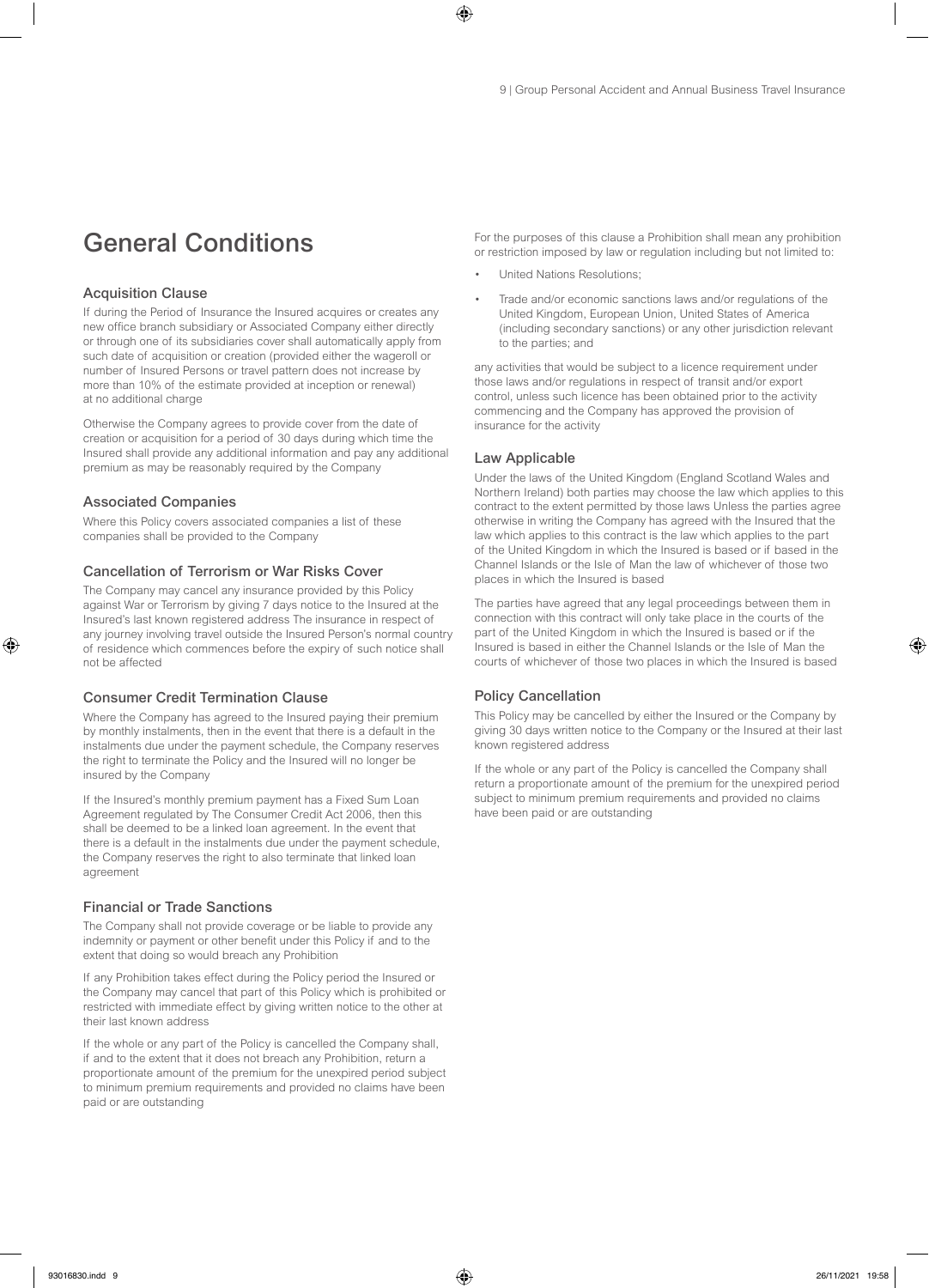## General Claims Settlement **Conditions**

### **Assignment**

The Company will not be bound to accept or be affected by any trust charge lien assignment or other dealing with or relating to this Policy

### Claims Notification

The Insured must provide notification to the Company no later than 90 days of the occurring of any Accident Incident event or circumstance which may give rise to a loss which is covered under this Policy except as provided herein

### Evidence Required

In connection with any claim:

- A all medical certificates, reports, information and evidence required by the Company to substantiate that claim must be supplied at the Insured Person's own expense and in such form as the Company may reasonably require;
- B the Insured Person must undergo a medical examination and provide medical evidence to the Company (at the Company's expense) as often as the Company may reasonably require following receipt of that claim; and
- C no benefit shall be payable in respect of that claim where the Insured Person fails to undergo such medical examination or provide such medical evidence as referred to in B above.

#### Foreign Currency

Claims involving foreign currency will be converted into the appropriate currency at the selling rate of exchange published on www.oanda. com on the day nearest to the date of the loss or as otherwise paid via documented credit or debit card transaction or as agreed in advance in writing with the Company

#### Interest

Other than where required by the Enterprise Act 2016 interest will not be added to any amount paid

#### Other Insurances

If any loss damage or expense covered by this Policy under the travel sections is also covered by any other insurance the Company will not seek contribution other than any amount recoverable from any transport provider

### Other Interests

The Insured's receipt shall discharge the Company's liability to pay any amount in respect of a claim The Insured Person or the Insured Person's personal representatives shall have no right to claim from or sue the Company If the Insured comprises more than one party having an interest in the Insured Person or the property insured the settlement made by the Company shall represent the total amount payable in respect of that Insured Person or property for all interests covered by this Policy

### Reasonable Care

The Insured and each Insured Person must take all reasonable steps to avoid or minimise any injury loss damage or expense and must also make every reasonable effort to recover any property which has been lost or stolen

### Third Party Contract Rights

No person other than the Insured or the Company may enforce the terms of this Policy and the provisions of the Contract (Rights of Third Parties) Act 1999 do not apply

## General Policy Exclusions

#### The Company will not pay any claim

- 1 which is directly or indirectly as a result of or contributed to by War in the Insured Person's normal country of residence
- 2 after the expiry of the Period of Insurance in which the Insured Person attains the age of 80 years

## Personal Accident Insurance Section

### The Cover

If during the Operative Time the Insured Person sustains bodily injury following an Accident which within two years is the sole and independent cause of Death or Disablement the Company will pay to the Insured the appropriate Benefit shown in the Schedule subject to the Maximum Incident Limit (and inner limits where applicable) as detailed in the Schedule

### Special Definitions applying to this Section

### **Benefits**

### Standard Scale

1 Death

- 2 Loss of two or more Limbs or Loss of both Eyes or one of each
- 3 A) Loss of one Limb or Loss of one Eye
	- B) Permanent total loss of speech
	- C) Permanent total loss of hearing
		- in both ears
		- ii) in one ear 30% of Benefit 3Ci)
- 4 Permanent Total Disablement from the Insured Person's usual occupation in the Business
- 5 Temporary Total Disablement from the Insured Person's usual occupation in the Business
- 6 Temporary Partial Disablement from at least 50% of the Insured Person's usual occupation in the Business

### Continental Scale

- 1 Death
- 2 Loss of two or more Limbs or Loss of both Eyes or one of each
- 3 A) Loss of one Eye 100%
	- B) Permanent and total loss of speech 100%
	- C) Permanent and total loss of hearing
		- i) in both ears 100%
		- ii) in one ear 30%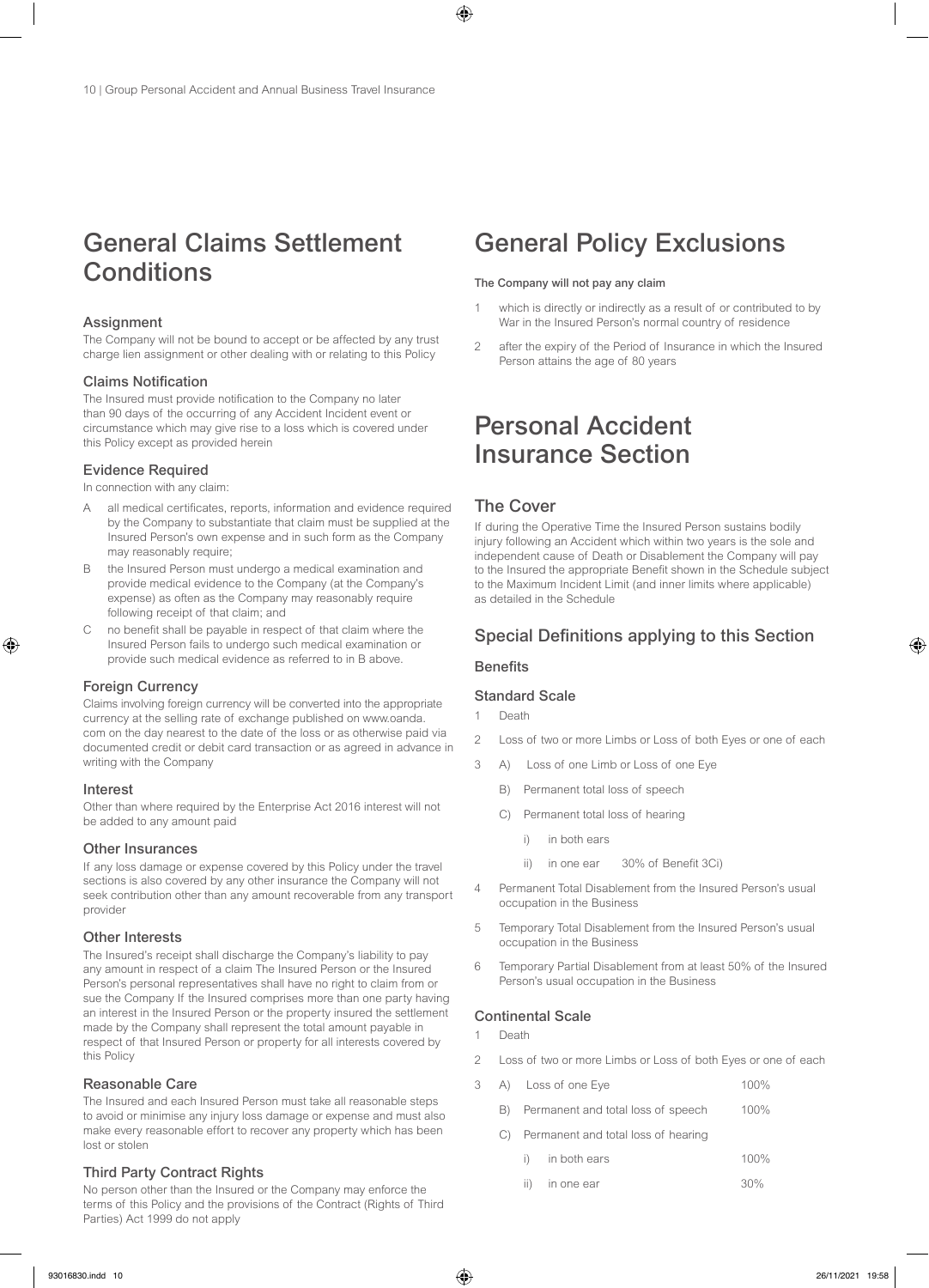Loss by permanent physical severance or permanent and total loss of use of

| D)                               | one Limb                | 100% |
|----------------------------------|-------------------------|------|
| E)                               | one big toe             | 15%  |
| F)                               | any other toe           | 6%   |
| G)                               | one thumb               | 30%  |
|                                  | H) one forefinger       | 20%  |
| $\left  \ \right\rangle$         | any other finger        | 10%  |
| Permanent total loss of use of   |                         |      |
|                                  | J) shoulder or elbow    | 25%  |
| K)                               | wrist hip knee or ankle | 22%  |
| Removal by surgical operation of |                         |      |
| L)                               | lower jaw               | 30%  |

The appropriate percentage shall be applied to the amount for Benefit 3 shown in the Schedule or to the Limit per Person under Benefit 3 whichever is the lesser

For forms of permanent disablement not specified the degree of disability will be assessed by comparison with the percentages shown in the scale above without taking into account the Insured Person's occupation

Where an amount is claimed in respect of the same Insured Person for more than one form of permanent disablement as the result of the same Accident the total of the percentages shall not exceed 100% of the amount for Benefit 3

If a claim is payable for loss of use of a whole member of the body a claim for parts of that member cannot also be made

- 4 Permanent Total Disablement from the Insured Person's usual occupation in the Business
- 5 Temporary Total Disablement from the Insured Person's usual occupation in the Business
- 6 Temporary Partial Disablement from at least 50% of the Insured Person's usual occupation in the Business

### **Disablement**

Benefits 2 to 6

### Definition of Operative Times

The Operative Time shown in the Schedule shall have the meaning as shown in the Definition of Operative Times

#### Maximum Incident Limit

The maximum amount the Company will pay under this Policy and any other policy of Personal Accident Insurance issued by the Company in the Insured's name in respect of all losses and in respect of all Insured Persons arising out of one and the same Incident

The duration of any one Incident shall be limited to 72 consecutive hours and no loss which occurs outside this period shall be included in that Incident

### Special Conditions applying to this Section

### **Benefits**

- A The Company will not pay in respect of any one Insured Person in connection with the same Accident
	- i) more than one of Benefits 1 to 4 and then
	- ii) not more than the Limit per Person shown in the Schedule in respect of any claim payable under any of Benefits 1 to 6 and the Special Extensions to this Section
- B Any Disablement under Benefits 2 to 4 must be proved to the reasonable satisfaction of the Company to be permanent and without expectation of recovery before the Company will pay the Benefit
- C The Company will pay any amount claimed for Benefits 5 or 6 in addition to any amount claimed under Benefits 1 to 4 in connection with the same Accident

 Any payment under Benefits 5 or 6 will cease as soon as any Benefit is paid under Benefits 1 to 4

- D i) If Benefit 1 is not included for an Insured Person the Company will not pay for Loss of Limb or Eye or speech or hearing until at least thirteen weeks after the date of the Accident and the Company will only then pay if the Insured Person has not in the meantime died as a result of the Accident
	- If Benefit 1 is included but the amount payable thereunder is less than the amount for Loss of Limb or Eye or speech or hearing the Company will not pay more than the amount for Benefit 1 until at least thirteen weeks after the date of the Accident and the Company will only then pay the balance if the Insured Person has not died in the meantime as a result of the Accident

### Disappearance

In the event of the disappearance of an Insured Person if after a suitable period of time it is reasonable to believe that Death has occurred as a result of bodily injury following an Accident Benefit 1 shall become payable subject to a signed undertaking by the Insured that if the belief is subsequently found to be wrong such amount shall be refunded to the Company

#### Exposure

If an Insured Person suffers Death or Disablement as a result of exposure to the elements the Company will consider that as having been caused by bodily injury following an Accident

#### Minors

If the Insured Person is under the age of 16 and not an Employee of the Insured

- A The amount for Benefit 1 will be limited to £20,000
- B Benefit 4 shall be defined as Permanent Total Disablement from gainful employment of any and every kind
- C No amount will be payable under Benefit 5 or 6

#### Non-Employees

If the Insured Person is not a Director or Employee of the Insured Benefit 4 shall be defined as Permanent Total Disablement from any gainful employment for which the Insured Person is fitted by way of training education or experience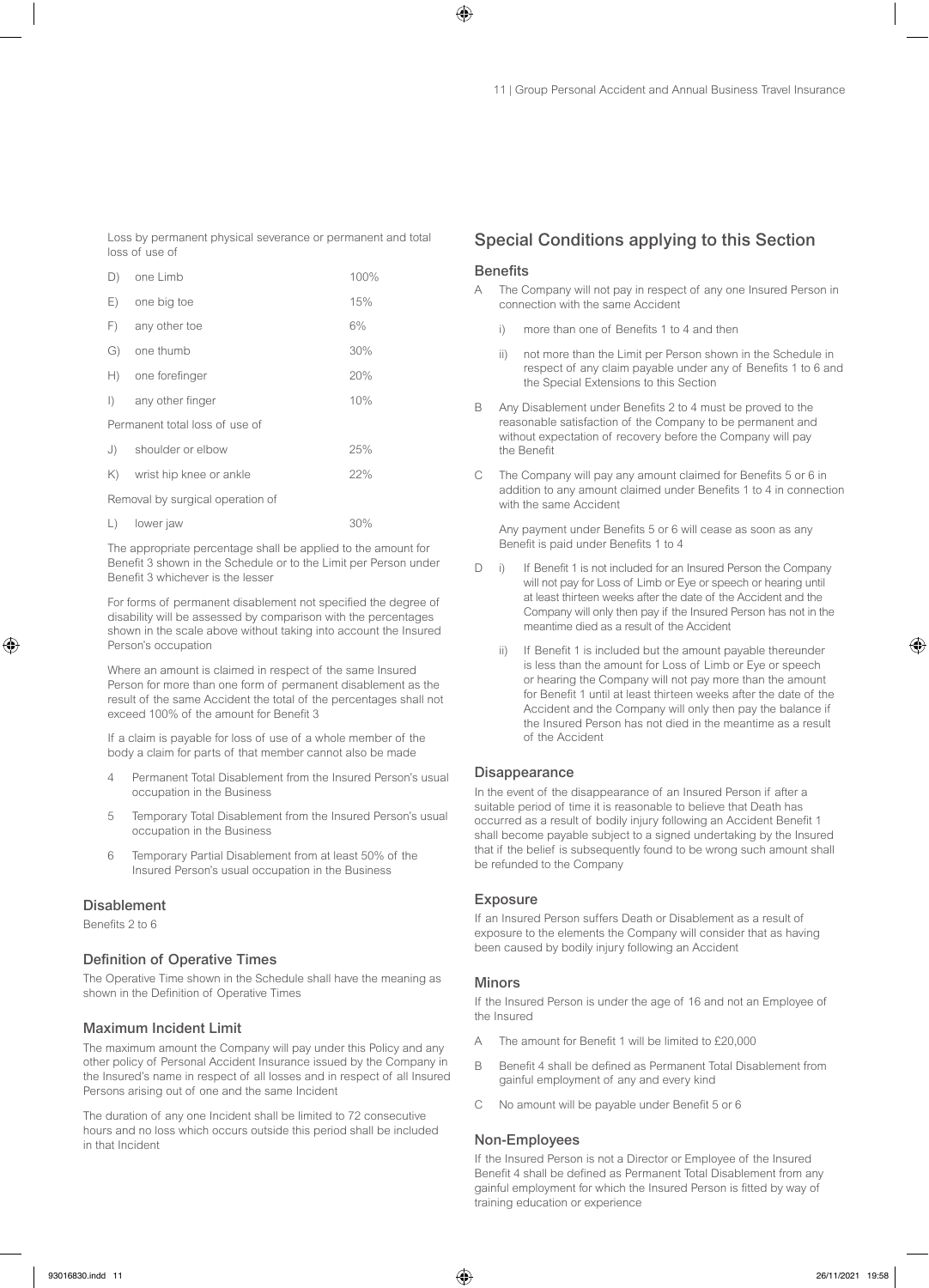### Special Extensions applying to this Section

The following special extensions shall be payable in addition to any benefit paid under the Personal Accident Section Benefits 1- 6 of the Policy subject to the Maximum Incident Limit (and inner limits where applicable) as detailed in the Schedule

### Accident Medical Expenses

If during the Operative Time an Insured Person sustains bodily injury following an Accident which within two years is the sole and independent cause of the incurring of Medical Expenses the Company will pay up to 25% of any amount paid under Benefits 1 to 6 subject to a maximum of £25,000 any one Insured Person

### Bereavement Counselling

If during the Operative Time the Insured Person sustains bodily injury following an Accident which within two years is the sole and independent cause of Death for which Benefit 1 is paid the Company will pay necessary expenses with the Company's prior written consent for either

- telephone counselling or
- face to face counselling or
- cognitive behavioural therapy

as deemed appropriate by the Company to the Insured Person's Spouse or Child up to £250 per week up to a maximum £5,000 any one Insured Person

### **Catastrophe**

If during the Period of Insurance any single Incident results in payment of the Death benefit for five or more Directors or Employees of the Insured who are covered under the Personal Accident Section of this Policy the Company will pay to the Insured an additional 25% of the total Sum Insured payable relative to those five or more Directors or Employees subject to the Maximum Incident Limit and (inner limits where applicable) as detailed in the Schedule

### Catastrophe Critical Response Counselling

If during the Period of Insurance any single Incident results in payment of the Death benefit for five or more Directors or Employees of the Insured who are covered under the Personal Accident Section of this Policy the Company will pay necessary expenses with the Company's prior written consent for specialist counselling support services for any Director or Employee of the Insured up to a maximum £5,000

### Coma Benefit

If during the Operative Time an Insured Person sustains bodily injury following an Accident which within 90 days is the sole and independent cause of the Insured Person being in a continuous unconscious state the Company will pay £50 per full 24 hours up to a maximum of 104 weeks any one Insured Person while they remain in a continuous unconscious state

### Commuting Expenses

If during the Operative Time the Insured Person sustains bodily injury following an Accident which within two years is the sole and independent cause of the Insured Person sustaining disablement from at least 50% of the Insured Person's usual occupation in the Business the Company will pay necessary expenses for additional commuting costs necessitated to aid the Insured Person's return to work at the Insured's request up to £250 per week up to a maximum £5,000 any one Insured Person

### Corporate Hospitality

If during or whilst travelling directly to or from a Corporate Event any Guest of the Insured sustains bodily injury following an Accident which within two years is the sole and independent cause of Death or Disablement the Company will pay up to £25,000 for Benefits 1 to 4 per Guest subject to a maximum any one Period of Insurance of £250,000

### **Counselling**

If during the Operative Time the Insured Person sustains bodily injury following an Accident which within two years is the sole and independent cause of Disablement for which Benefit 2 3 4 5 or 6 is paid the Company will pay necessary expenses with the Company's prior written consent for either

- telephone counselling or
- face to face counselling or
- cognitive behavioural therapy

as deemed appropriate by the Company to the Insured Person up to £250 per week up to a maximum £5,000 any one Insured Person

### Damage to Clothing and Baggage

If during the Operative Time the Insured Person sustains bodily injury following an Accident which within two years is the sole and independent cause of Disablement for which Benefit 2 3 4 5 or 6 is paid and the Insured Person's clothing or Baggage is lost damaged or destroyed as a direct or indirect result the Company will pay the cost of replacement as new or repair up to £1,000 per Insured Person subject to this not being included in any claim under the Baggage Insurance Section

### Dental and Optical Expenses

If during the Operative Time the Insured Person sustains bodily injury following an Accident which within two years is the sole and independent cause of the incurring of dental or optical expenses the Company will pay up to 25% of any amount paid under Benefits 2 3 4 5 or 6 subject to a maximum of £2,500 any one Insured Person

### Dependents Benefit

If during the Operative Time the Insured Person sustains bodily injury following an Accident which within two years is the sole and independent cause of Death for which Benefit 1 is paid the Company will pay an additional 5% per Child up to a maximum 25% of Benefit 1 subject to a minimum £5,000

### Disability Assistance

If during the Operative Time the Insured Person sustains bodily injury following an Accident which within two years is the sole and independent cause of Disablement for which Benefit 2 3 or 4 is paid the Company will pay necessary expenses incurred with the Company's prior written consent to make alterations to the Insured Person's home car or usual place of work as a direct and necessary result of the Disablement suffered up to a maximum of £25,000

### Domestic Assistance

If during the Operative Time the Insured Person sustains bodily injury following an Accident which within two years is the sole and independent cause of Disablement for which Benefit 2 3 or 4 is paid the Company will pay necessary expenses incurred to employ the services of a chauffeur domestic help or other similar service provider necessitated as a direct result of the Insured Person's disablement up to £100 per week to a maximum £10,000 any one Insured Person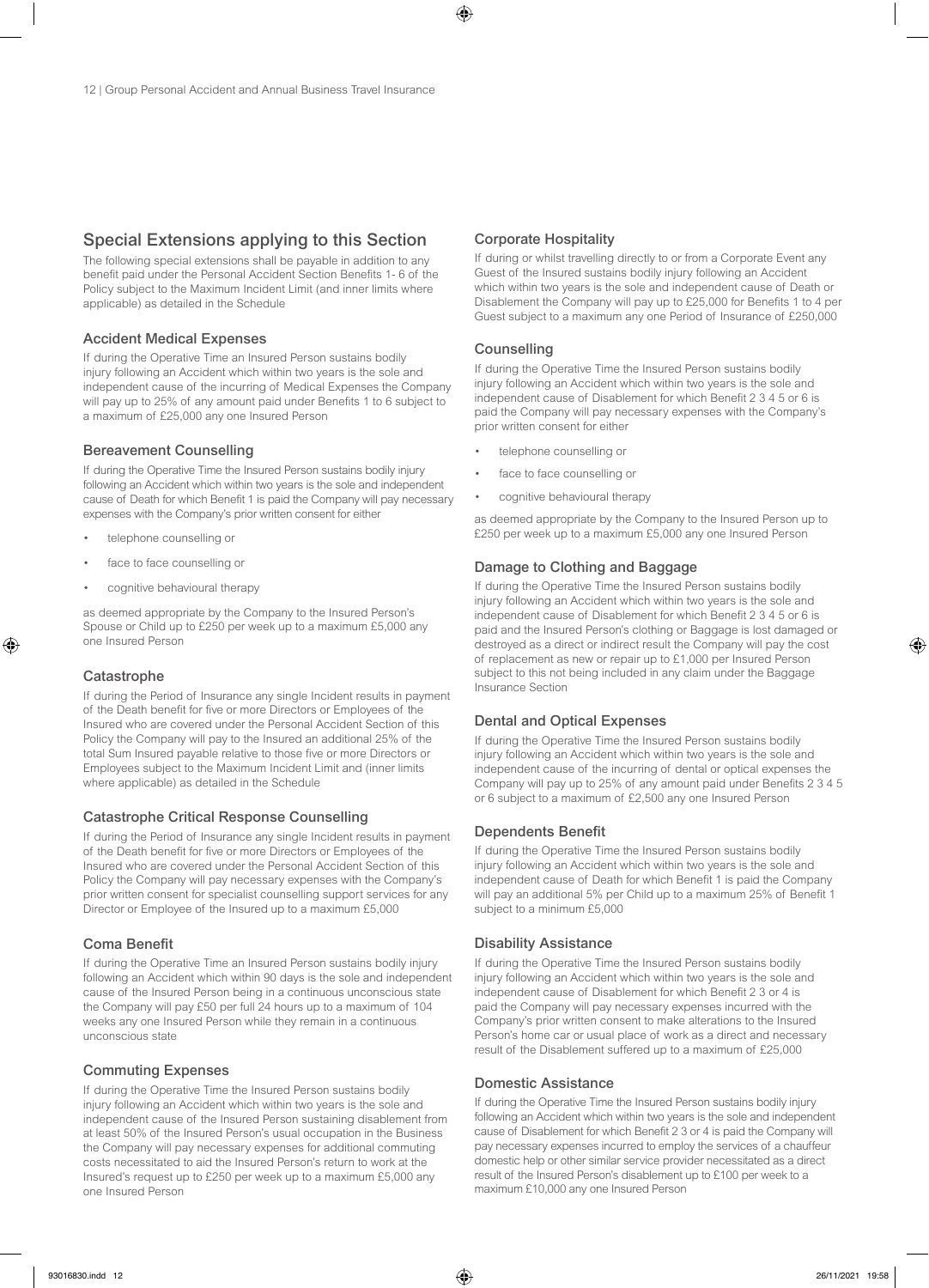### Executor Expenses

If during the Operative Time the Insured Person sustains bodily injury following an Accident which within two years is the sole and independent cause of Death the Company will pay the necessary costs incurred as a direct consequence of the Death requiring immediate payment by the executor to the estate of the Insured Person whilst the administration is being arranged up to a maximum of £2,000 any one Insured Person

### Facial Disfigurement

If during the Operative Time the Insured Person sustains bodily injury following an Accident which within two years is the sole and independent cause of permanent facial disfigurement with visible scar tissue of at least 1 centimetre in length in the area from the hairline to and including the lower jaw and ears the Company will pay the following benefit

|   | A 1 to 5 centimetres in length | £1.250 |
|---|--------------------------------|--------|
| B | Over 5 centimetres in length   | £2.500 |

per Insured Person subject to a maximum of £5,000

### Funeral Expenses

If during the Operative Time the Insured Person sustains bodily injury following an Accident which within two years is the sole and independent cause of Death the Company will pay the necessary costs incurred with the Company's prior written consent for funeral expenses up to a maximum of £10,000 any one Insured Person subject to this not being included in any claim under the Medical Expenses Repatriation and Emergency Travel Expenses Insurance Section

#### Hospitalisation

If during the Operative Time the Insured Person sustains bodily injury following an Accident which within two years is the sole and independent cause of the Insured Person being admitted to hospital on the recommendation of a Medical Practitioner the Company will pay £50 per full 24 hours up to a maximum of 104 weeks any one Insured Person while they are a hospital in-patient

### Hospital Visiting Expenses

Where Hospitalisation is paid the Company will pay the necessary costs incurred by the Insured Person's Spouse and Child in respect of travel and accommodation expenses in visiting the Insured Person in hospital up to £100 per full 24 hours up to a maximum payment of £5,000 for the period spent as a hospital in-patient subject to these not being included in any claim under the Medical Expenses Repatriation and Emergency Travel Expenses Insurance Section

#### Paralysis

If during the Operative Time the Insured Person sustains bodily injury following an Accident which within two years is the sole and independent cause of the Insured Person suffering paralysis the Company will pay the following benefit

- A total loss of use of all four limbs bladder and rectum £125,000
- B total loss of use of two legs bladder and rectum £ 50,000

### Recruitment Costs following Suicide

If during the Operative Time the Insured Person commits suicide and Exclusion 1 of the Personal Accident Insurance Section of this Policy is applied the Company will pay the necessary expenses incurred in engaging a replacement Director or Employee up to a maximum of £10,000 any one Insured Person

### Relocation Expenses

If during the Operative Time the Insured Person sustains bodily injury following an Accident which within two years is the sole and independent cause of Disablement for which Benefit 2 3 or 4 is paid the Company will pay necessary expenses incurred with the Company's prior written consent for stamp duty payments solicitors' and estate agents' fees and removal costs necessitated as a direct and necessary result of the Insured Person having to relocate as a direct result of the Disablement suffered up to a maximum of £25,000 any one Insured Person subject to there not being any claim paid under the Disability Assistance Extension

#### **Retraining**

If during the Operative Time the Insured Person sustains bodily injury following an Accident which within two years is the sole and independent cause of the Insured Person suffering Permanent Total Disablement from the Insured Person's usual occupation in the Business for which the benefit is paid the Company will pay reasonable expenses incurred with the Company's prior written consent in retraining the Insured Person for an alternative occupation with the Insured up to a maximum of £25,000

### Visitor Extension

If any Visitor to premises owned leased or operated (including temporarily occupied) by the Insured sustains bodily injury following an Accident which within two years is the sole and independent cause of Death or Disablement the Company will pay up to £25,000 in respect of Benefits 1 to 4 per Visitor subject to a maximum any one Period of Insurance of £250,000

### Exclusions to this Section

#### The Company will not pay any

Benefit where bodily injury following an Accident is the result of or is contributed to by

- the Insured Person committing or attempting to commit suicide or as a result of self inflicted injury
- 2 a) illness or disease (not resulting from bodily injury following an Accident)
	- b) any naturally occurring condition or degenerative process
	- c) any gradually operating process
	- d) post traumatic stress disorder or any psychological or psychiatric condition (not resulting from bodily injury following an Accident)
- 3 radioactive contamination (not resulting from bodily injury following an Accident)
- 4 War or Terrorism occasioned by any Nuclear Chemical or Biological Cause other than as provided under the Personal Accident Insurance Section - Nuclear Chemical or Biological Cause Extension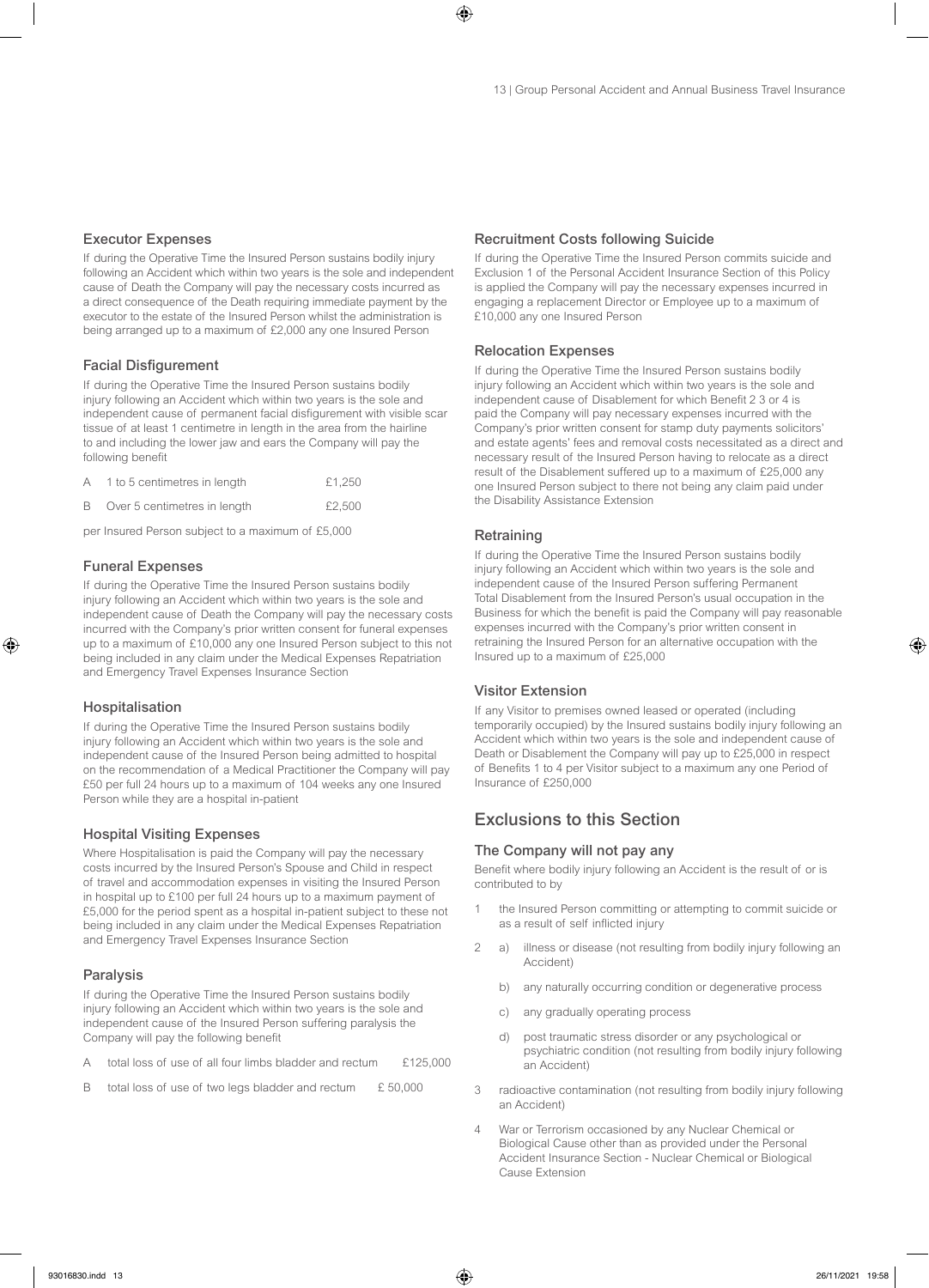## Personal Accident Insurance Section – Nuclear Chemical or Biological Cause Extension

The cover provided hereunder is an extension to the Personal Accident Insurance Section of this Policy but only where the Personal Accident Insurance Section of this Policy provides cover for an Operative Time of 24 Hour or Occupational Accidents Only or Occupational Accidents Only including Commuting and then for only those Category of Insured Persons with the aforementioned Operative Time

### The Cover

If whilst on any Premises of the Insured the address of which has been declared to the Company at inception and at each subsequent renewal (other than Premises acquired throughout the Period of Insurance and which this Policy provides cover under the Acquisition Clause) an Insured Person sustains bodily injury following an Accident or contracts illness occasioned by any Nuclear Chemical or Biological Cause as a direct or indirect result of Terrorism which within 26 weeks is the sole and independent cause of Death or Disablement the Company will pay to the Insured the appropriate Benefit shown in the Personal Accident Insurance Schedule subject to the Maximum Incident Limit (and inner limits where applicable) as detailed in the Schedule

### General Definitions applying to this Extension

The General Definitions applying to this Policy apply to this Extension with the exception of Incident which shall be amended below

### Incident

All individual losses arising out of and directly occasioned by one sudden unexpected specific event occurring at an identifiable time within 50 metres of the Insured's Premises

### Special Definitions applying to this Extension

The Special Definitions applying to the Personal Accident Insurance Section of this Policy apply to this Extension except as amended below

### Disablement

Benefits 2 to 4

The following additional Special Definition applies to this Extension

### Premises

Interior portion of a building with a singular identifiable address in Britain owned or leased by the Insured in the conduct of their Business

### Special Conditions applying to this Extension

Special Conditions applying to the Personal Accident Insurance Section apply to this Extension

### Special Claims Settlement Conditions applying to this Extension

The Special Claims Settlement Conditions applying to this Policy apply to this Extension except as amended below

### Claims Notification

The Insured must provide written notification to the Company no later than 35 days of the occurring of any Accident Incident event or circumstance which may give rise to a loss which is covered under this Extension

### Special Extensions to this Extension

The following special extensions shall be payable in addition to any benefit paid under the Personal Accident Section - Nuclear Chemical or Biological Cause Extension Benefits 1- 4 of the Policy subject to the Maximum Incident Limit (and inner limits where applicable) as detailed in the Schedule

### Bereavement Counselling

If during the Operative Time the Insured Person sustains bodily injury following an Accident or contracts illness which within 26 weeks is the sole and independent cause of Death for which Benefit 1 is paid the Company will pay necessary expenses with the Company's prior written consent for either

- telephone counselling or
- face to face counselling or
- cognitive behavioural therapy

as deemed appropriate by the Company to the Insured Person's Spouse or Child up to £250 per week up to a maximum £5,000 any one Insured Person

### Catastrophe Critical Response Counselling

If during the Period of Insurance any single Incident results in payment of the Death benefit for five or more Directors or Employees of the Insured who are covered under the Personal Accident Insurance – Nuclear Chemical or Biological Cause Extension the Company will pay necessary expenses with the Company's prior written consent for specialist counselling support services for any Director or Employee of the Insured up to a maximum £5,000

### **Counselling**

If during the Operative Time the Insured Person sustains bodily injury following an Accident or contracts illness which within 26 weeks is the sole and independent cause of Disablement for which Benefit 2 3 or 4 is paid the Company will pay necessary expenses with the Company's prior written consent for either

- telephone counselling or
- face to face counselling or
- cognitive behavioural therapy

as deemed appropriate by the Company to the Insured Person up to £250 per week up to a maximum £5,000 any one Insured Person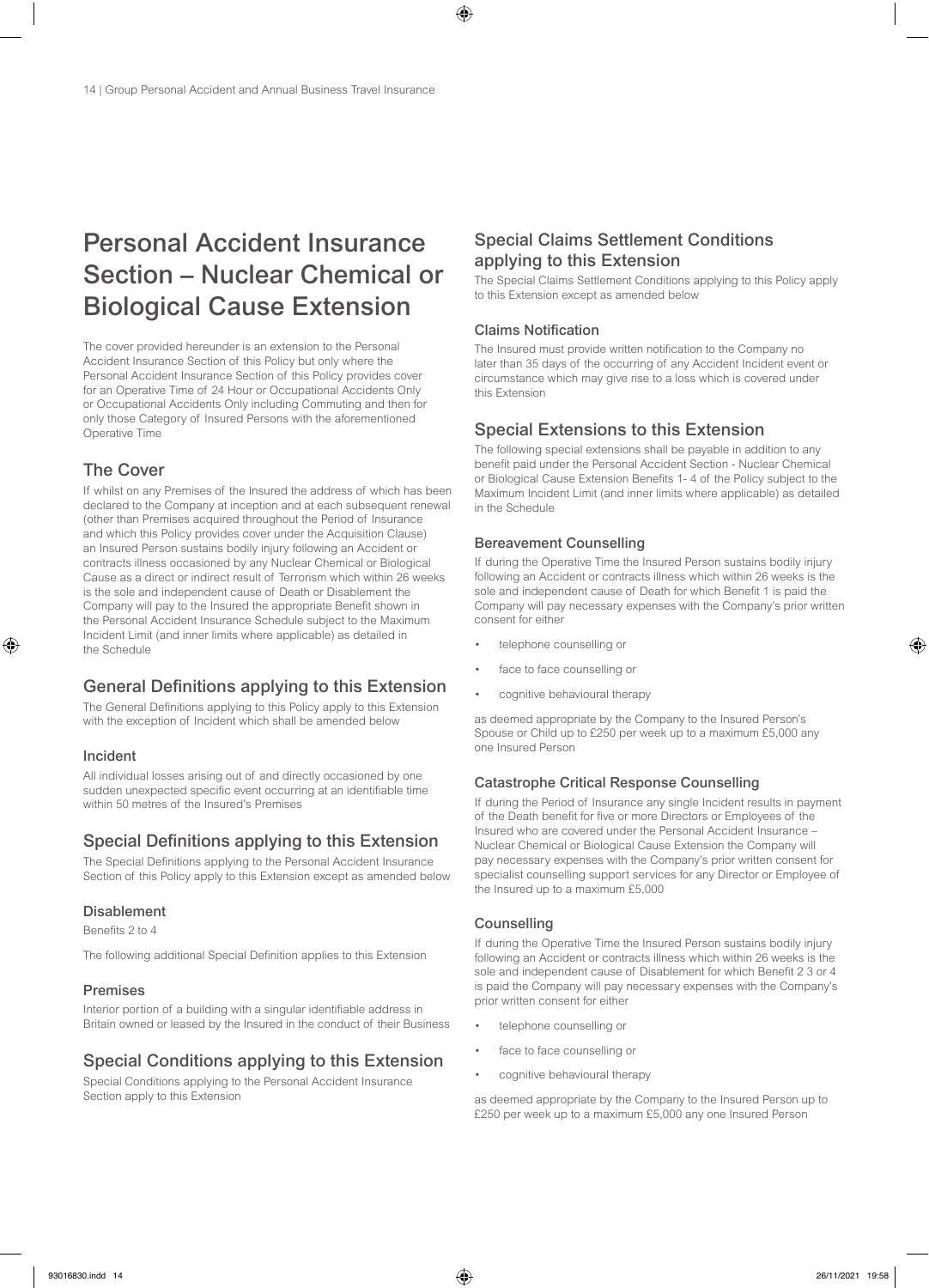### Disability Assistance

If during the Operative Time the Insured Person sustains bodily injury following an Accident or contracts illness which within 26 weeks is the sole and independent cause of Disablement for which Benefit 2 3 or 4 is paid the Company will pay necessary expenses incurred with the Company's prior written consent to make alterations to the Insured Person's home car or usual place of work as a direct and necessary result of the Disablement suffered up to a maximum of £25,000

### Executor Expenses

If during the Operative Time the Insured Person sustains bodily injury following an Accident or contracts illness which within 26 weeks is the sole and independent cause of Death the Company will pay the necessary costs incurred as a direct consequence of the Death requiring immediate payment by the executor to the estate of the Insured Person whilst the administration is being arranged up to a maximum of £2,000 any one Insured Person

### Funeral Expenses

If during the Operative Time the Insured Person sustains bodily injury following an Accident or contracts illness which within 26 weeks is the sole and independent cause of Death the Company will pay the necessary costs incurred with the Company's prior written consent for funeral expenses up to a maximum of £10,000 any one Insured Person

### Relocation Expenses

If during the Operative Time the Insured Person sustains bodily injury following an Accident or contracts illness which within 26 weeks is the sole and independent cause of Disablement for which Benefit 2 3 or 4 is paid the Company will pay necessary expenses incurred with the Company's prior written consent for stamp duty payments solicitors' and estate agents' fees and removal costs necessitated as a direct and necessary result of the Insured Person having to relocate as a direct result of the Disablement suffered up to a maximum of £25,000 any one Insured Person subject to there not being any claim paid under the Disability Assistance Extension

### Exclusions to this Extension

### The Company will not pay

any Benefit where bodily injury following an Accident or illness is the result of or contributed to by

- deliberate emission discharge release or escape from an aircraft of
	- a) any nuclear weapon or device or
	- b) any solid liquid or gaseous chemical agent and/or Biological Agent
	- as a direct or indirect result of Terrorism as defined
- 2 a) the Insured Person taking an active part in the creation transportation use or release of any nuclear weapon or device or the deliberate emission discharge dispersal release or escape of any solid liquid or gaseous chemical and/or Biological Agent
	- b) bodily injury that has not been diagnosed by a qualified Medical Practitioner within 28 days of the Insured Person's exposure to any Accident Incident event or circumstance
- 3 the Insured Person committing or attempting to commit suicide or as a result of self inflicted injury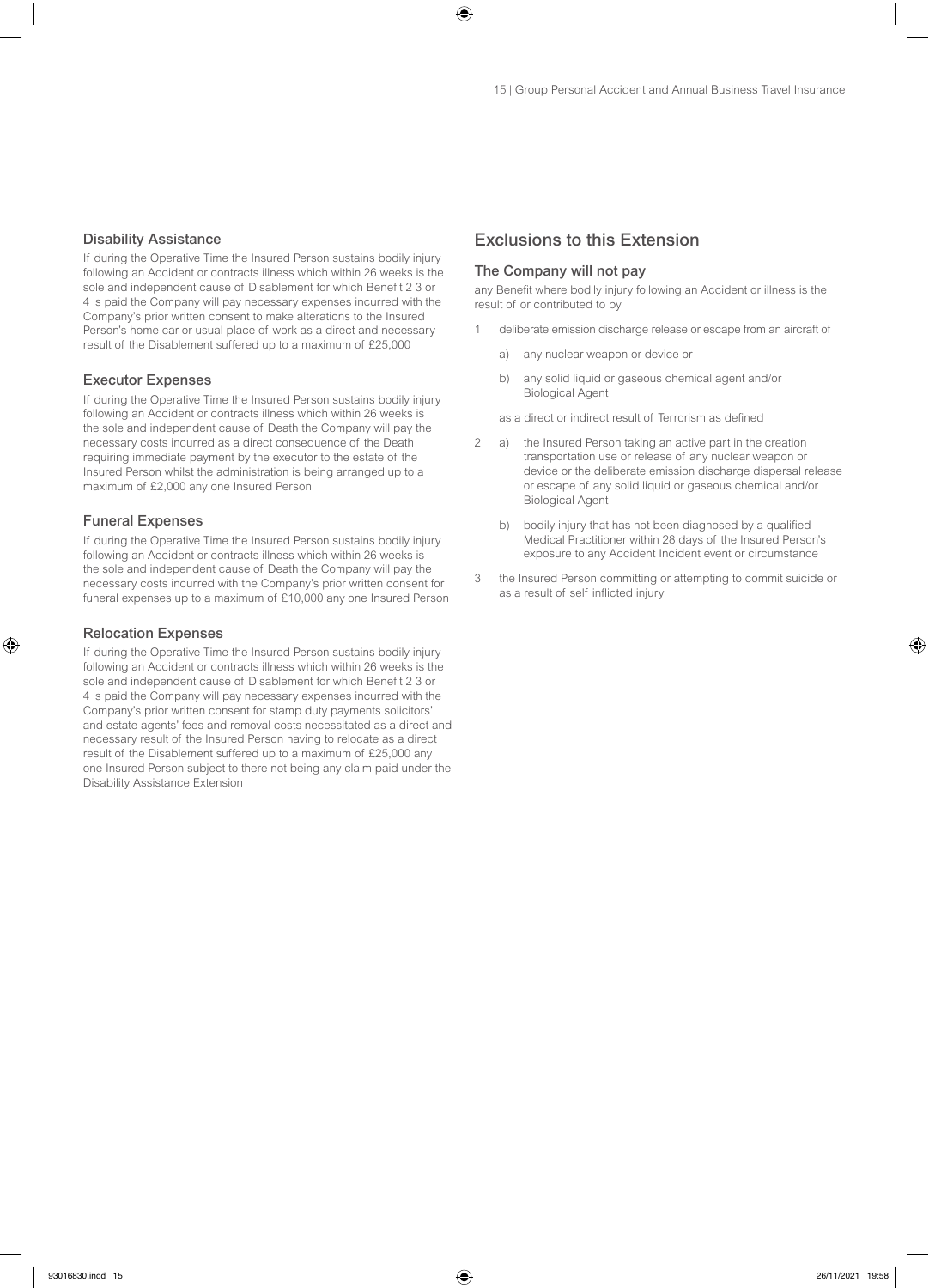## Baggage Insurance Section

### The Cover

If during an Insured Journey an Insured Person's Baggage is lost damaged stolen or destroyed the Company will indemnify the Insured on behalf of the Insured Person concerned for the cost of repair or replacement

### The Company will pay

the cost of replacement as new except for items that can be economically repaired including clothing where the cost of repair will be paid up to the appropriate Sum Insured shown in the Schedule in respect of any one Insured Person less any amount recoverable from any transport provider

### Special Extensions applying to this Section

### Automatic reinstatement of Sum Insured after a loss

In respect of any one Insured Person the Sum Insured shall not be reduced by the amount of any loss during any one Insured Journey and no additional premium shall be payable for such automatic reinstatement of cover

### Business Equipment

If during an Insured Journey Business Equipment is lost damaged stolen or destroyed the Company will indemnify the Insured for the cost of repair or replacement less Value Added Tax recoverable by the Insured up to £3,000

### Delayed Baggage

In the event of the Insured Person's Baggage being lost for more than 4 hours the Company will reimburse the Insured on behalf of the Insured Person concerned up to £2,000 towards the cost of purchasing emergency replacement clothing toilet requisites and similar items Any amount paid under this extension will be deducted from any subsequent amount payable under the Baggage Insurance Section for the same loss

### Loss of Keys

If during an Insured Journey the keys to the external doors safes or alarms of the Insured Person's home or car keys are lost damaged stolen or destroyed the Company will indemnify the Insured on behalf of the Insured Person concerned for the replacement of the lock mechanisms up to £500

### Exclusions to this Section

### The Company will not pay

- more than £3,000 or the Sum Insured as detailed in the Schedule whichever is the lesser in respect of any one item pair or set
- 2 for loss or damage theft or destruction of Money and Credit Cards bonds negotiable instruments or securities of any kind
- 3 for loss or damage or destruction caused by
	- a) atmospheric or climatic conditions or any other gradually operating cause
	- b) any process of cleaning dyeing repairing or restoring
	- c) delay confiscation or detention by order of any Government or public authority
- 4 for mechanical or electrical breakdown or derangement
- 5 for any Baggage that is lost damaged stolen or destroyed while being shipped as freight or under a bill of lading
- 6 In respect of Business Equipment
	- a) left in an unattended vehicle
	- b) where the loss has not been reported to the police or other recognised authority within 48 hours of discovery of the loss

### Special Services applying to this Section – please refer to page 4

#### Identity Theft Helpline

Over the phone preventative advice to help an Insured Person to safeguard their identity including guidance on measures to take to re-establish identity and credit rating.

### Essential Information Storage

The RSA Business Travel Assistance App can be used to securely store personal documents such as passports driving licence travel documents debit and credit card details and medical records See page 5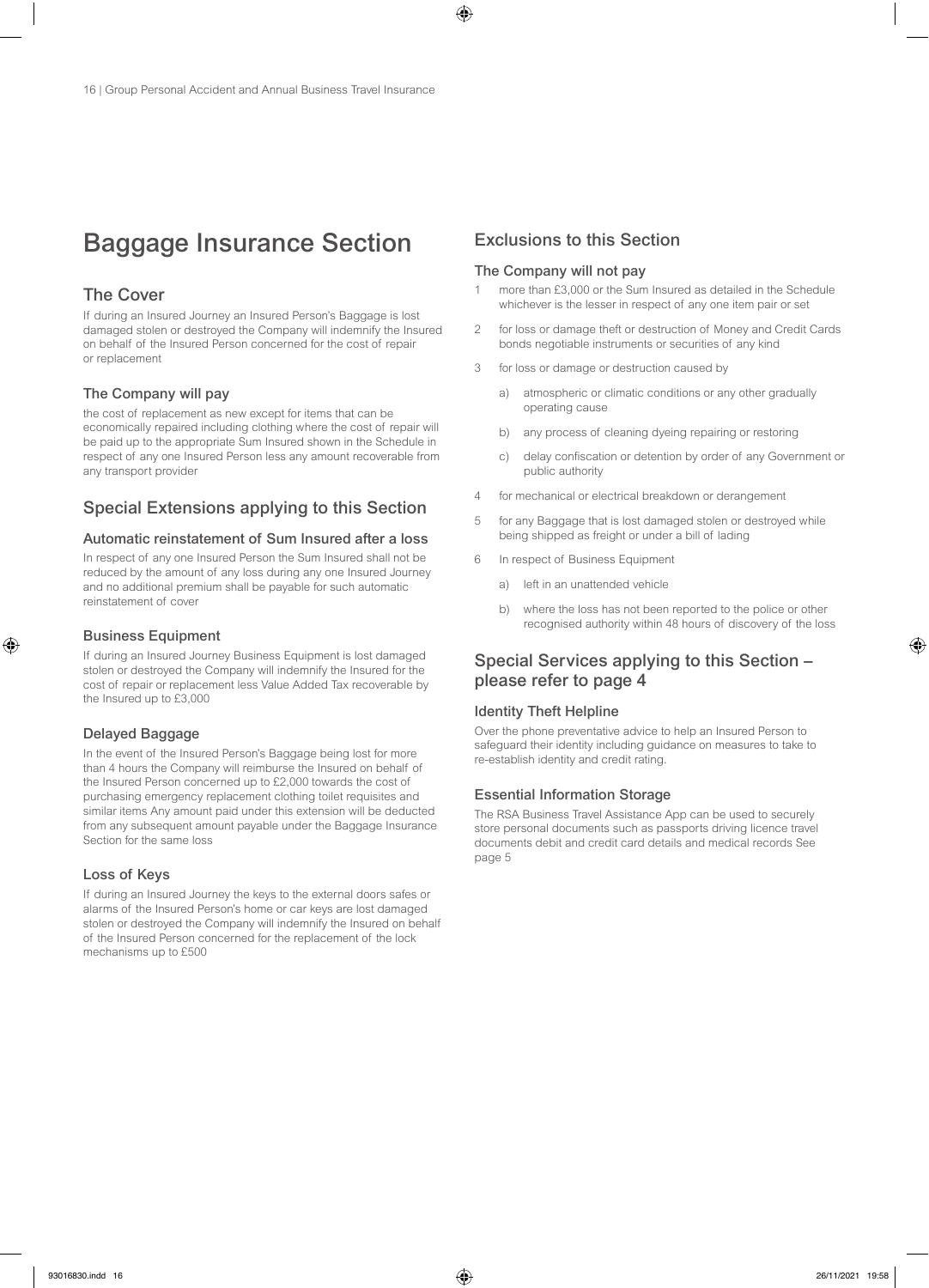## Cancellation Curtailment Replacement Rearrangement and Change of Itinerary Insurance Section

### The Cover

If the Insured or the Insured Person is forced to

- A Cancel an Insured Journey
- B Curtail an Insured Journey
- C Replace an Insured Person on an Insured Journey
- D Rearrange to resume an Insured Journey
- E Change the itinerary of a pre booked Insured Journey

as a direct and necessary result of any cause outside the Insured's or the Insured Person's control the Company will indemnify the Insured for

- A deposits and advance payments (on a proportionate basis in respect of Curtailment)
- B charges for transport
- C charges for accommodation and sustenance
- D any other charges

reasonably and necessarily incurred and that are forfeit under contract or are not otherwise recoverable

### The Company will pay

up to the cost of the Insured Journey including those trips on the Insured's Business funded wholly or in part by air miles but not exceeding the appropriate Sum Insured in respect of any one Insured Person subject to the Incident Limit as detailed in the Schedule

### Exclusions to this Section

### The Company will not pay

in respect of any claim as a result of

- 1 disinclination to travel
- 2 redundancy of the Insured Person or any of the Insured's Directors or Employees
- 3 the Insured's financial circumstances
- 4 the financial failure or omission or neglect of any provider (or their agent) of transport or accommodation
- 5 regulations made by any Government or public authority
- 6 withdrawal from service temporarily or permanently of any means of transport on the orders or recommendation of any Port Authority or the Civil Aviation Authority or any similar body in any country
- 7 strike or industrial action which existed or of which advance notice had been given on or before the date on which the journey was booked
- 8 mechanical breakdown or failure of the means of transport on which the Insured Person is travelling or intends to travel unless it has been delayed by at least 2 hours
- 9 circumstances involving a person who is travelling or intending to travel against the advice of a Medical Practitioner or for the purpose of obtaining treatment
- 10 circumstances more specifically Insured under the Evacuation Insurance Section of this Policy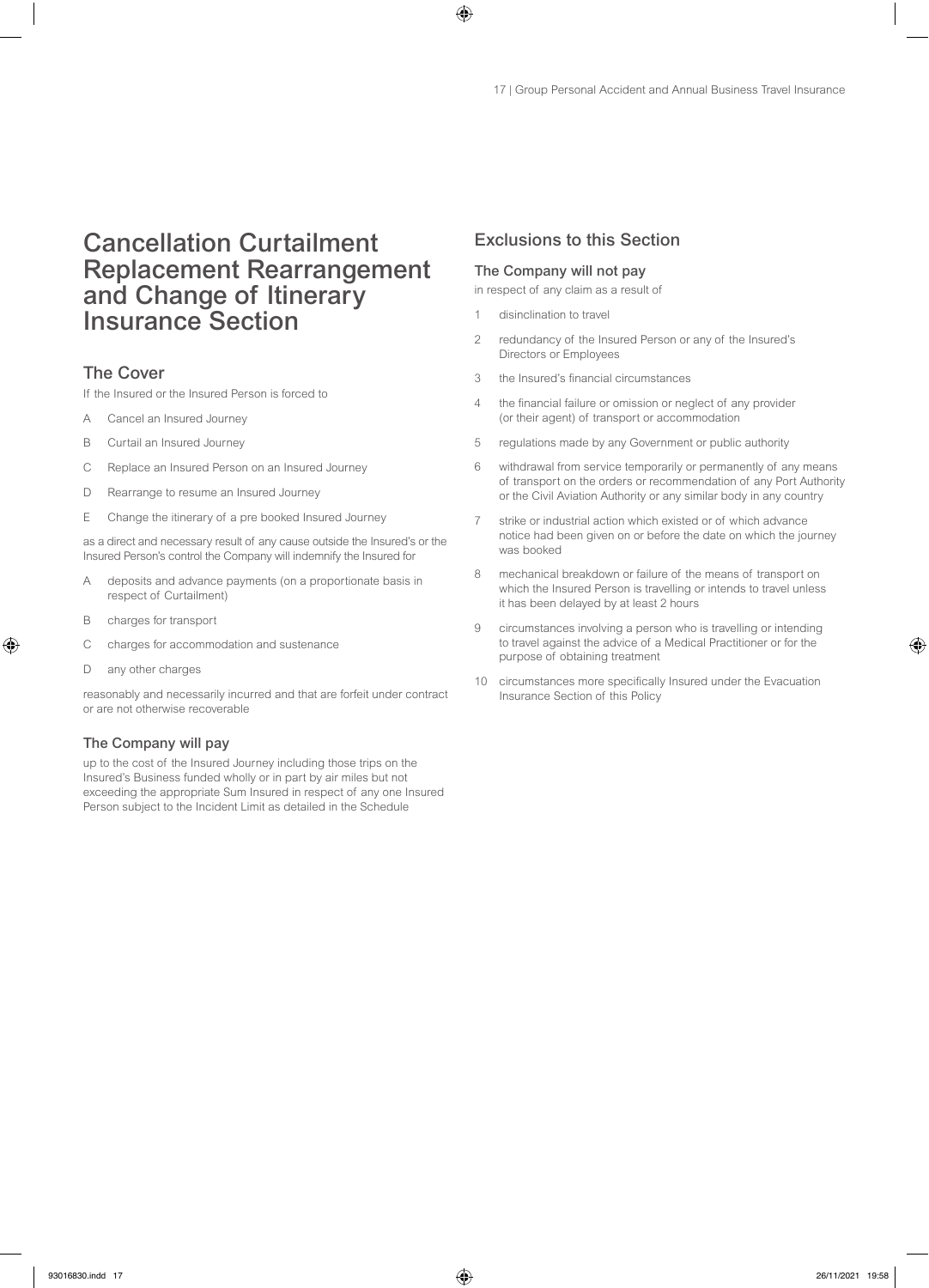## Evacuation Insurance Section

### The Cover

If an Insured Person is forced to Evacuate during an External Journey as a direct and necessary result of Evacuation from any cause outside the Insured's or the Insured Person's control the Company will reimburse the Insured on behalf of the Insured Person for all Evacuation Expenses reasonably and necessarily incurred.

### The Company will pay

up to but not exceeding the appropriate Sum Insured in respect of any one Insured Person subject to the Incident Limit as detailed in the Schedule

### Exclusions to this Section

### The Company will not pay

in respect of any claim as a result of

- 1 the Insured or the Insured Person violating the laws or regulations of the country in which they are travelling
- 2 the Insured Person failing to produce or maintain immigration work residence or similar visas permits or other relevant documentation for the country to which they are travelling
- 3 redundancy of the Insured Person or any of the Insured's Directors or Employees
- 4 the Insured's financial circumstances
- 5 Evacuation of nationals of the country involved
- 6 disinclination of the Insured Person to continue an Insured Journey
- 7 regulations made by any Government or public authority
- 8 Evacuation undertaken without the prior consent and agreement of the Company's security service provider Healix Security
- 9 circumstances more specifically insured under the Cancellation Curtailment Replacement Rearrangement and Change of Itinerary Insurance Section of this Policy
- any claim handled by Healix Security where it is subsequently found that the person incurring costs is not an Insured Person on an Insured Journey in which event such costs will be the sole responsibility of the Insured

### Special Extension applying to this Section

### Trauma Risk Management Counselling

If during the Period of Insurance any Insured Person is forced to Evacuate during an External Journey for which a claim is paid under the Evacuation Insurance Section of this Policy the Company will also pay necessary expenses incurred with the Company's prior written consent for trauma risk management counselling to be delivered by the Company's security services provider Healix Security up to £5,000 any one incident

### Special Claims Settlement Condition applicable to this Section

The Company's security services provider Healix Security must be informed immediately of any incident event or circumstance likely to give rise to a claim

## Hijack Kidnap and Detention Insurance Section

### The Cover

If in the course of an Insured Journey an Insured Person is unlawfully seized the Company will compensate the Insured on behalf of the Insured Person concerned as detailed below

### The Company will pay

in respect of each Insured Person

- A £300 for each day or part thereof
- B the additional cost of travel and accommodation necessarily incurred as a direct result of the unlawful seizure of the Insured Person
- C for expenses necessarily incurred in the engagement of the Company's security services provider Healix Security
- D for expenses necessarily incurred in the engagement of public relations legal and medical advisers with the knowledge and agreement of the Company

up to a maximum of £100,000 per Insured Person and £250,000 any one Period of Insurance

### Exclusions to this Section

### The Company will not pay

in respect of any claim as a result of

- 1 any fraudulent dishonest or criminal act of the Insured or the Insured Person
- 2 expenses incurred under C above without the prior consent and agreement of the Company's security services provider Healix Security
- 3 expenses incurred under D above without the prior consent and agreement of the Company
- 4 any claim handled by Healix Security where it is subsequently found that the person incurring costs is not an Insured Person on an Insured Journey in which event such costs will be the sole responsibility of the Insured
- 5 expenses incurred under D above which are more specifically insured under the Medical Expenses Repatriation and Emergency Travel Expenses Insurance Section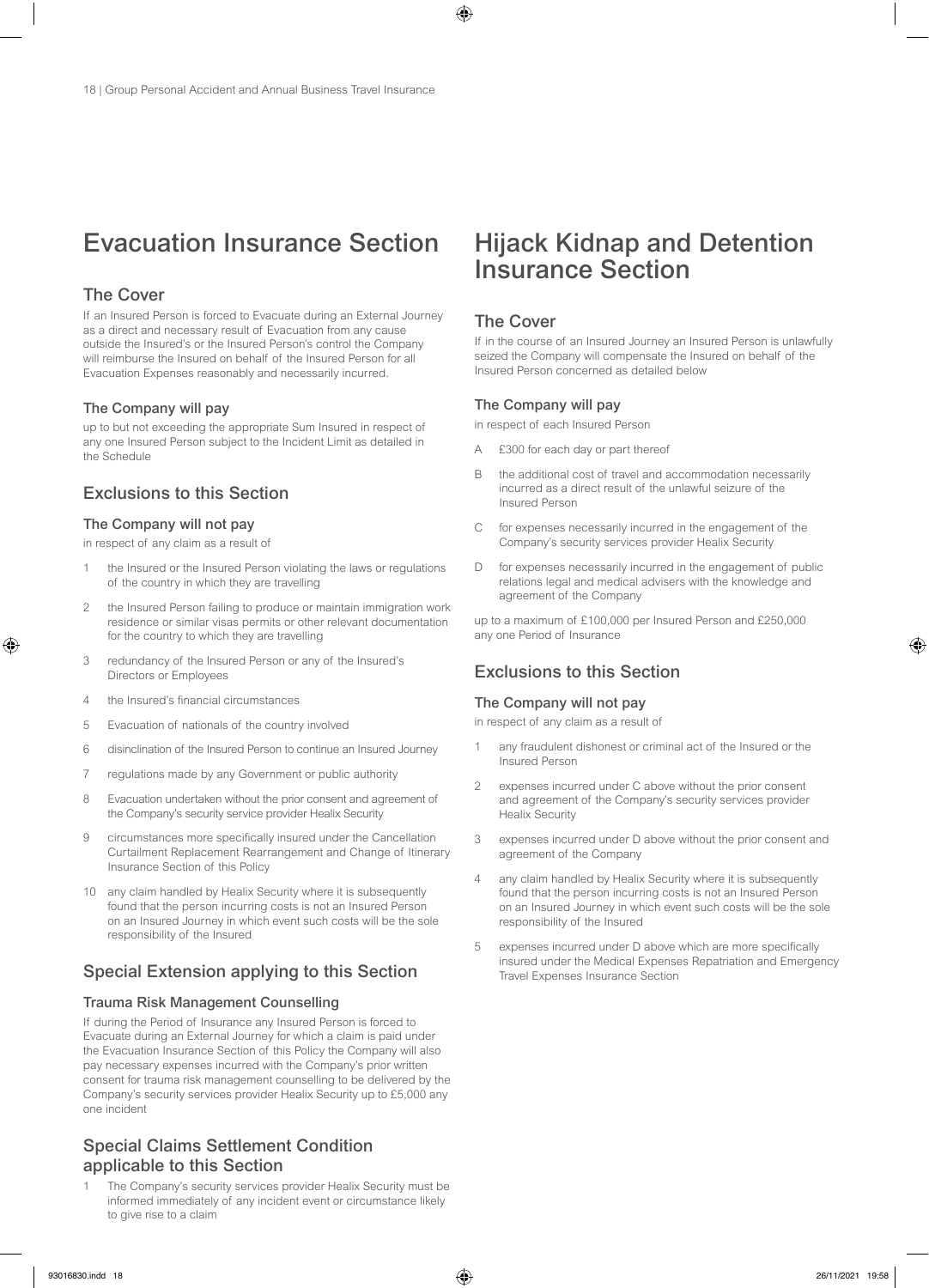## Legal Expenses Insurance **Section**

### The Cover

If an Insured Person sustains Injury during an Insured Journey the Company will pay to the Insured on behalf of the Insured Person Legal Expenses incurred by the Insured Person or their Legal Personal Representative in pursuit of compensation against the third party who has caused the Injury

### The Company will pay

up to a maximum of £50,000 Any One Claim any one Insured Person

### Special Definitions applying to this Section

### Any One Claim

All Legal Proceedings including appeals arising from or relating to the same original cause or event

#### Arc Legal Assistance Ltd ("Arc") handle claims on behalf of the Company

Arc Legal Assistance Ltd is a third party service provider approved by Royal & Sun Alliance Insurance Ltd

Arc Legal Assistance Ltd PO Box 8921 Colchester CO4 5YD Telephone: 0344 770 9000 Email: claims@arclegal.co.uk

### Injury

Physical injury to or death disease or illness of the Insured Person

### Legal Expenses

- Any fees (other than those charged only on the successful outcome of the Legal Proceedings) expenses or other disbursements including costs and fees of expert witnesses reasonably incurred by the Legal Personal Representative in connection with the Legal Proceedings or in appealing or resisting an appeal against the judgement of any court in connection with any Legal Proceedings
- B A Any costs payable by the Insured Person following an award of costs by any court and any costs payable following an out of court settlement to which ARC has agreed and which is made in connection with any Legal Proceedings

### Legal Personal Representative

A solicitor or other suitably qualified person appointed to act for the Insured Person or their legal personal representatives in any Legal Proceedings

### Legal Proceedings

The pursuit of a legal action in a civil court

### Claims Settlement Conditions applying to this Section

### Arbitration

If there is a dispute between the Insured Person and the Company or ARC about this Section of the Policy it can be taken to an independent arbitrator The arbitrator will be a solicitor or barrister whom the Insured Person and ARC agree to If ARC cannot agree with the Insured Person to an arbitrator the President of the Law Society (or similar organisation) will choose the arbitrator The side that loses the arbitration will pay the costs of the arbitration If the decision is not totally in favour of one side the arbitrator will decide who pays the costs If the Insured Person loses or is asked to pay a share of the costs these costs will not be covered under this Section

### Co-operation

ARC must be able to contact the Legal Personal Representative The Insured Person and the Legal Personal Representative must co-operate with ARC about developments concerning the Insured Person's case ARC must be able to have access to the Legal Personal Representatives files if ARC requests this The Insured Person owes the same obligation to ARC as to the Legal Personal Representative

### Notification

The Company will have no liability in respect of Legal Expenses in respect of any matter which the Insured does not notify to the Company in accordance with the requirements of this condition

As a condition precedent to the Insured's right to be indemnified under this Policy the Insured must inform ARC by filling in a claim form immediately that the Insured is aware of any occurrence or event that may give rise to a claim, and sending the claim form to ARC at the address shown. The Insured must give ARC a full and truthful account of the details of the claim. Until ARC have been told about the claim and ARC has given its agreement, the Company will not be responsible for any Legal Expenses

### Payment of Bills

The Insured Person must send ARC all bills for the Legal Personal Representative's Legal Expenses as soon as the Insured Person receives them The Insured Person must confirm that any charges to be paid are acceptable and that ARC may pay the bill for the Insured Person If ARC asks the Insured Person must ask the Legal Personal Representative to submit the bill of costs for assessment or audit

### **Recovery**

The Insured Person and the Legal Personal Representative must take every step to recover Legal Expenses If the Company pay Legal Expenses up to the maximum for Any One Claim and the Insured Person pays more Legal Expenses to end the case the Company and the Insured Person will share any Legal Expenses that are recovered The Company and the Insured Person will each receive the same percentage as was paid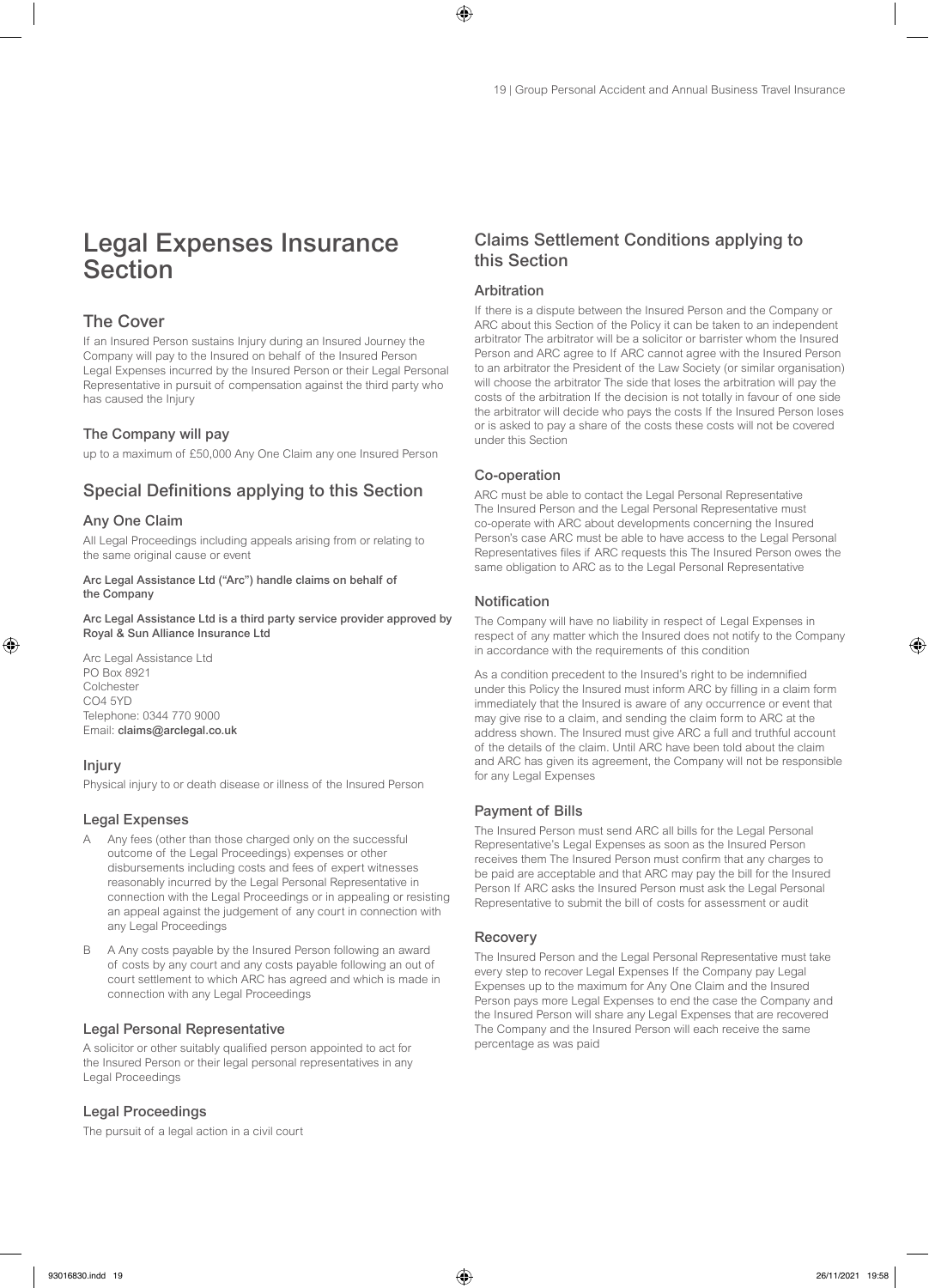### Selection of the Legal Personal Representative

- 1 Outside the European Union ARC shall have complete control over the Legal Proceedings and the selection appointment and control of any Legal Personal Representative
- 2 For claims within the European Union
	- i) Where Court papers have been issued (or received) or where there is a conflict of interest, the Insured Person is free to choose a suitably qualified Legal Personal Representative

 In selecting the Legal Personal Representative the Insured Person shall have a duty to minimise the cost of Legal Proceedings

 ARC may choose not to accept a Legal Personal Representative chosen by the Insured Person If this occurs ARC will explain why If there is a disagreement over the choice in these circumstances the Insured Person may choose another suitably qualified person and submit the name of that person to ARC for consideration

ii) In all circumstances except those described in 2) i) above ARC shall choose a Legal Personal Representative to act on the Insured Person's behalf

 If the Insured Person's choice of Legal Personal Representative has to undertake work to familiarise themselves with the work already undertaken on the case the Insured Person will not be covered for this work to be done. The Insured Person must also confirm that their choice of Legal Personal Representative will not charge more than ARC's choice of Legal Personal Representative unless the Insured Person agrees to pay this difference personally

Any Legal Personal Representative is appointed in the Insured Person's name to act on behalf of the Insured Person

In the period before ARC agree that Legal Proceedings are necessary ARC reserve the right to seek to obtain a settlement on the Insured Person's behalf. The settlement will be subject to the Insured Person's agreement which the Insured Person will not unreasonably refuse or withhold

#### **Settlement**

The Insured Person must tell ARC if an offer is made to settle the Legal Proceedings and must not negotiate or agree to settle the dispute without having ARC's agreement beforehand. If the Insured Person does not accept a reasonable offer the Company may not continue to support the claim

### Exclusions to this Section

### The Company will not pay any Legal Expenses in respect of

- 1 any Legal Expenses incurred either prior to the granting of support by ARC or without ARC's written consent
- costs in excess of £100,000 where the same original cause event or circumstance gives rise to claims by more than two Insured Persons
- 3 Legal Proceedings between any Insured Person and the Insured or any other Insured Person
- 4 any claim where
	- a) there are not reasonable prospects of successfully pursuing or defending the Legal Proceedings or achieving a reasonable settlement or
	- b) a reasonable estimate of the Insured Person's total irrecoverable Legal Expenses is greater than the amount in dispute

 However where it is fair and reasonable to do so the Company may at ARC's sole discretion offer the Insured Person a cash settlement in substitution for the reimbursement of Legal Expenses

- 5 any costs relating to a claim or counterclaim made against the Insured Person by any other party
- 6 fines damages or penalties of any nature
- 7 any claim against ARC or the Company or any person or business acting on their behalf in respect of the cover terms conditions and limitations of this Policy or any service advice or arrangements given in connection with this policy
- 8 any claim arising out of any wilful deliberate reckless or intentional action taken by an Insured Person
- 9 Legal Proceedings undertaken in more than one country
- 10 any Legal Proceedings directly or indirectly caused by contributed to or arising from or in connection with any accident involving a mechanically propelled vehicle or trailer owned by the Insured Person
- 11 any Legal Proceedings in respect of which the Insured is or but for the existence of this Policy would be entitled to indemnity under any other insurance policy held by the Insured or any policy which the Insured is required to hold by law
- 12 the pursuit or defence of any action alleging defamation or malicious falsehood
- 13 the defence of civil Legal Proceedings made or brought against the Insured that arise out of or relate to
	- a) the death disease or illness of or bodily injury to any person
	- b) the actual or alleged breach of any duty owed as a Director or officer of any company
	- c) the Insured's profession trade or occupation
	- d) the loss destruction or damage of or to any property This also includes loss of use of property which cannot be used because of the loss destruction or damage
- 14 Legal Proceedings in constitutional international or supranational Courts or tribunals other than the European Court of Justice and the Commission and Court of Human Rights
- 15 any consequence of War
- 16 Terrorism occasioned by Nuclear Chemical or Biological Cause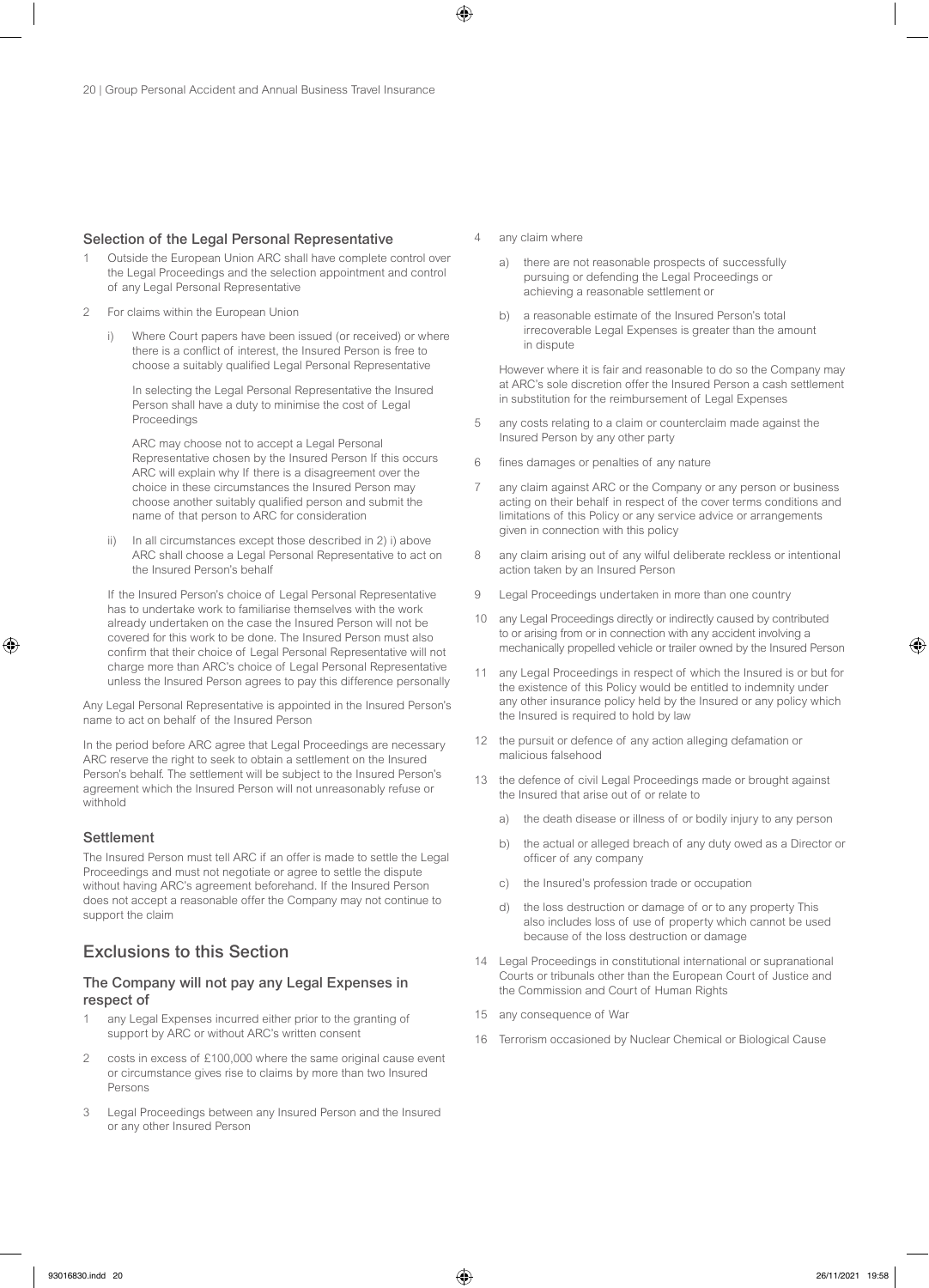## Medical Expenses Repatriation and Emergency Travel Expenses Insurance Section

### The Cover

If during an Insured Journey an Insured Person sustains bodily injury following an Accident or falls ill the Company will indemnify the Insured on behalf of the Insured Person in respect of Medical Expenses Repatriation and Emergency Travel Expenses which are necessarily incurred as a direct result

### The Company will pay

up to the appropriate Sum Insured shown in the Schedule for all Medical Expenses Repatriation and Emergency Travel Expenses necessarily incurred in respect of any one Insured Person

### Special Definitions applying to this Section

### Medical Expenses

The cost of medical surgical or other remedial attention treatment or appliances given or prescribed by a Medical Practitioner and all hospital nursing home and ambulance charges

- A incurred on an External Journey and within two years of the date that the need for treatment first arises
- B incurred within the Insured Person's normal country of residence on return from an External Journey for an amount not exceeding
	- i) £25,000 in respect of in patient charges
	- ii) £25,000 in respect of out patient charges

 per Insured Person and incurred within three months of the Insured Person's return to their normal country of residence

Dental and optical expenses are included only if necessitated by bodily injury following an Accident or incurred for emergency treatment

Pregnancy or childbirth expenses are included but only if necessitated by

- i) bodily injury following an Accident or
- ii) incurred for pregnancy related illness or complications requiring emergency treatment

### Emergency Travel Expenses

The additional cost of travel and accommodation and Repatriation necessarily and reasonably incurred during an Insured Journey upon the recommendation of Healix relative to

- A the Insured Person
- B any business colleague relative or friend who have necessarily to travel to or remain with or escort the Insured Person

less any saving by or recovery available to the Insured or Insured Person concerned

### Repatriation

The necessary cost of transporting the Insured Person or their body or ashes and the Insured Person's Baggage and Business Equipment to their normal country of residence

### Special Extensions applying to this Section

### Funeral Expenses

If during the course of an External Journey the Insured Person dies the Company will pay up to a maximum of £10,000 for the necessary cost incurred with the Company's prior written consent for funeral expenses

### Hospitalisation

If during the course of an External Journey the Insured Person is admitted to a hospital on the recommendation of a Medical Practitioner the Company will pay £50 per full 24 hours up to a maximum of 52 weeks while the Insured Person is a hospital in patient

### Repatriation of household goods

If during the course of an External Journey exceeding six months the Insured Person dies the Company will pay up to a maximum of £2,000 for the necessary cost incurred with the Company's prior written consent of repatriating household goods

### Search and Rescue Costs

If during the course of an External Journey the Insured Person is reported as missing and a search or rescue is instigated by approved rescue or police authorities because

- A it is known or believed that the Insured Person has sustained bodily injury following an Accident or fallen ill
- B weather and safety conditions are such that it becomes necessary to instigate a search or rescue to prevent the Insured Person from sustaining bodily injury following an Accident or falling ill

the Company will pay up to a maximum of £25,000 for the necessary and reasonable costs incurred

### Exclusions to this Section

### The Company will not pay

- 1 for any Medical Expenses incurred in the Insured Person's normal country of residence other than as provided under Special Definition Medical Expenses B above
- 2 any claim if the Insured Person is travelling against medical advice given by a Medical Practitioner or for the purpose of obtaining treatment
- 3 any claim handled by Healix where it is subsequently found that the person receiving treatment or incurring costs is not an Insured Person on an Insured Journey in which event such costs will be the sole responsibility of the Insured
- 4 War or Terrorism occasioned by any Nuclear Chemical or Biological Cause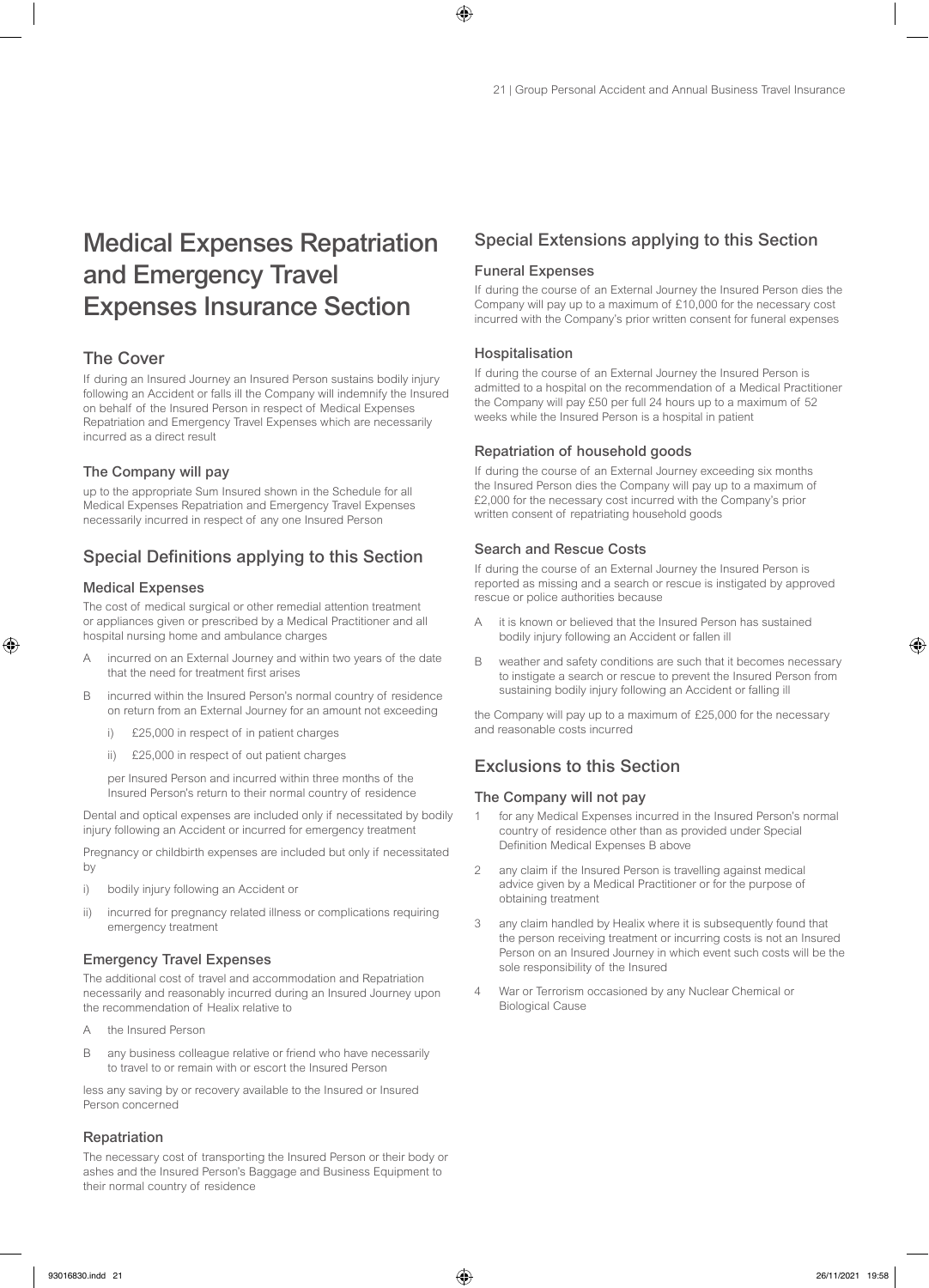## Money and Credit Cards Insurance Section

### The Cover

The Company will reimburse the Insured on behalf of the Insured Person concerned if during

- A an Insured Journey or the 120 hours immediately preceding its commencement or subsequent to its completion an Insured Person loses Money
- B an Insured Journey an Insured Person suffers financial loss solely as a result of a Credit Card being stolen or lost and subsequently used by any person other than the Insured Person or a member of the Insured Person's family

### The Company will pay

up to the appropriate Sum Insured detailed in the Schedule in respect of any one Insured Person

### Special Extension applying to this Section

### Automatic reinstatement of Sum Insured after a loss

In respect of any one Insured Person the Sum Insured shall not be reduced by the amount of any loss during any one Insured Journey and no additional premium shall be payable for such automatic reinstatement of cover

### Exclusions to this Section

### The Company will not pay

- for losses exceeding £3,000 or the Sum Insured as detailed in the Schedule whichever is the lesser in respect of coin bank and currency notes
- 2 for shortages or loss due to error omissions depreciation in value or confiscation or detention by customs or other lawful officials or authorities
- 3 any claim for loss of a Credit Card unless the Insured or the Insured Person has complied with all the terms and conditions under which the card was issued where reasonably able to do so

### Claims Settlement Condition applying to this Section

The Insured and each Insured Person will take all reasonable care to prevent loss and in the event of a loss all losses will be reported to the police or similar authority within 48 hours of discovery of the loss

### Special Services applying to this Section – please refer to page 4

### Identity Theft Helpline

Over the phone preventative advice to help an Insured Person safeguard their identity including guidance on measures to take to re-establish identity and credit rating.

### Essential Information Storage

The RSA Business Travel Assistance App can be used to securely store personal documents such as passports driving licence travel documents debit and credit card details and medical records See page 5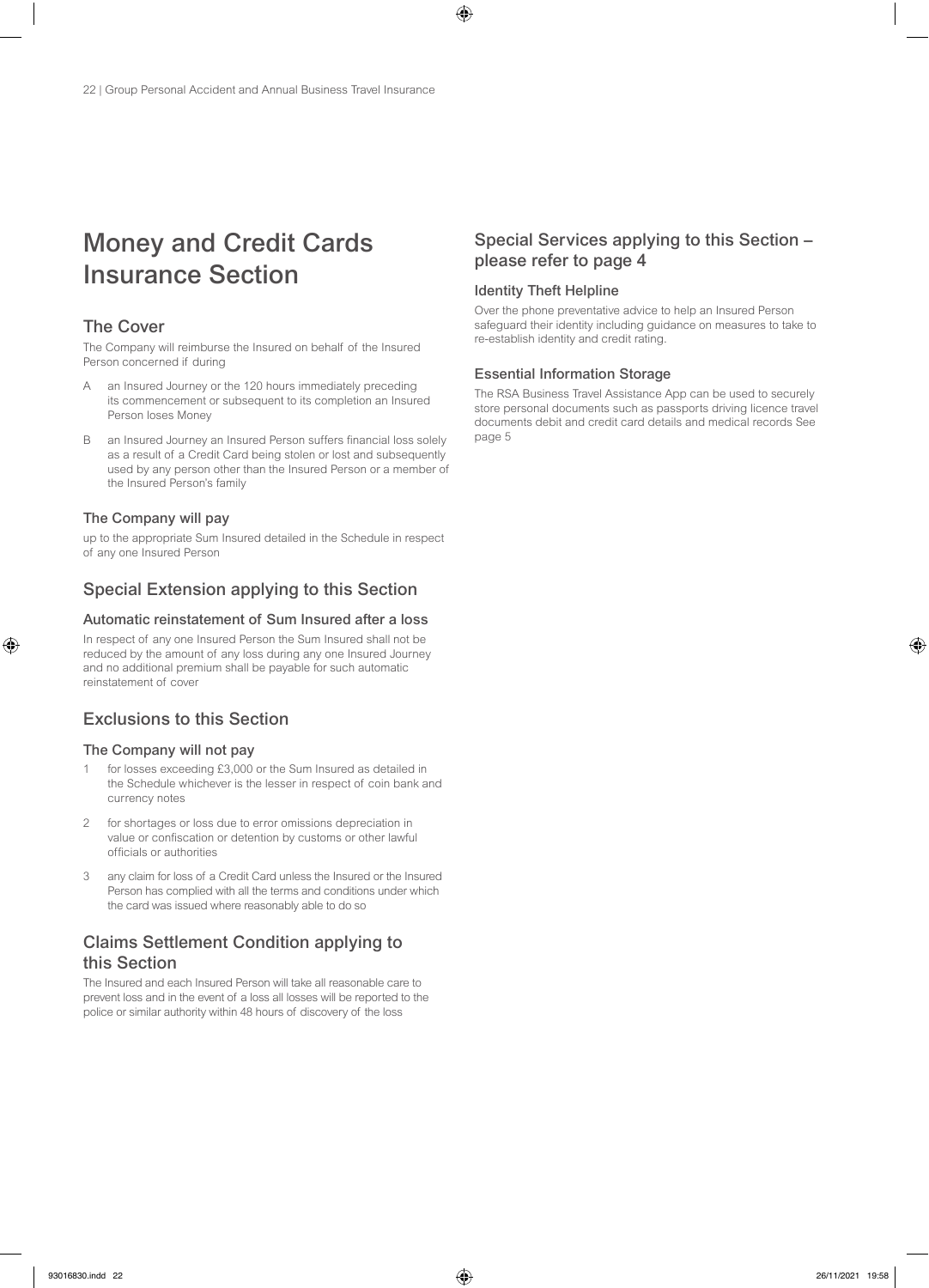## Personal Liability Insurance Section

### The Cover

The Company will indemnify the Insured on behalf of the Insured Person in respect of legal liability for damages arising from accidental

- A Injury to any person
	- or
- B loss of or damage to material property

happening during an Insured Journey

The Company will pay

- A up to £5,000,000 for damages in respect of any one Event and
- B claimant's costs and expenses for which the Insured Person is legally liable in connection with the Event giving rise to the claim and
- C all other costs and expenses incurred with the written consent of the Company

### Special Definitions applying to this Section

### Event

One occurrence or all occurrences of a series consequent on or attributable to one source or original cause

### Injury

Bodily injury mental injury death disease or illness

### Insured Person

The Insured Person detailed in the Schedule or the Insured Person's personal representatives

### Claims Settlement Conditions applying to this Section

### Admission of Liability

No admission offer promise payment or indemnity may be made or given by or on behalf of the Insured or the Insured Person without the written agreement of the Company

### Final Settlement

The Company may at any time pay the Insured Person the amount for which a claim can be settled up to a limit of £5,000,000 (less any sums already paid as damages) The Company will then be under no further liability in respect thereof other than for costs and expenses incurred prior to the Company making such a payment

### Notification

The Company will have no liability in respect of Personal Liability in respect of any matter which the Insured does not notify to the Company in accordance with the requirements of this condition

As a condition precedent to the Insured's right to be indemnified under this Policy the Insured shall give to the Company immediate written notice with full particulars of any claim or occurrence which may give rise to a claim

Every letter claim form writ summons and process must be forwarded to the Company immediately

The Insured shall notify the Company immediately upon becoming aware of any prosecution inquest or inquiry in connection with any occurrence which may give rise to a claim

### Rights of Recovery

The Company shall be entitled to take over the defence or settlement of any claim or to prosecute any claim in the name of the Insured Person for the Company's own benefit and shall have full discretion in the conduct of any proceedings and the settlement of any claim

### Exclusions to this Section

### The indemnity will not apply to legal liability

- arising out of
	- a) the Insured Person's profession trade or business
	- b) the ownership possession or use by or on behalf of the Insured Person of any caravan mechanically propelled vehicle aircraft or other aerial device hovercraft or water-borne craft (other than hand-propelled or sailing craft in inland or territorial waters)
	- c) War
- 2 in respect of loss of or damage to any property which at the time of the Event giving rise to such legal liability is owned by or held in trust by or in the custody or control of the Insured Person This Exclusion shall not apply to loss or damage to premises including their fixtures and fittings leased or rented to the Insured Person where such legal liability has not been accepted by agreement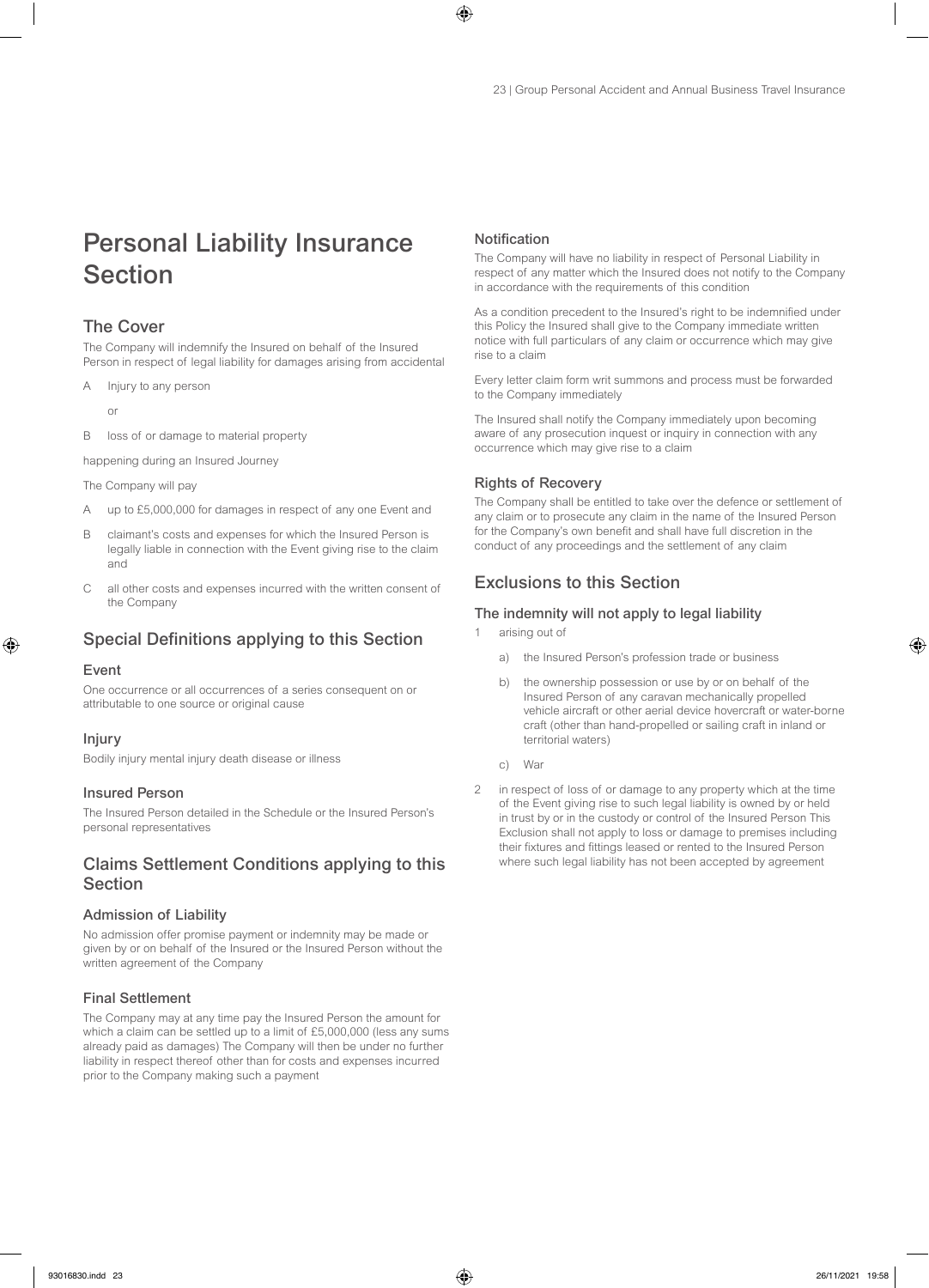## Personal Security Specialist Expenses Insurance Section

### The Cover

If during an Insured Journey an Insured Person becomes involved in a Life-threatening Situation the Company will reimburse the Insured in respect of the costs necessarily incurred to employ the services of the Company's security services provider Healix Security in extricating the Insured Person from such Life-threatening Situation

### The Company will pay

up to the appropriate Sum Insured in respect of any one Insured Person subject to the Incident Limit as detailed in the Schedule

### Special Definition applying to this Section

### Life-threatening Situation

Any situation or event occurring on an Insured Journey where the Company's security services provider Healix Security agree that the Insured Person's life is potentially in danger

### Special Conditions applying to this Section

- A Healix Security must be informed immediately or as soon as reasonably possible of any situation or event that may give rise to a claim
- B The Insured and Insured Person must provide Healix Security with all information in a timely manner and must not make or attempt to make arrangements without the reasonable involvement and/or agreement of Healix Security
- C Any extrication must be organised by Healix Security who will use the most appropriate method including if necessary the attendance of a security specialist to accompany an Insured Person if required

### Exclusions to this Section

### The Company will not pay

in respect of any claim as a result of

- 1 the Life-threatening Situation being directly due to circumstances within the control of the Insured or the Insured Person
- 2 any fraudulent dishonest or criminal act of the Insured or the Insured Person
- 3 circumstances more specifically insured under the Hijack Kidnap and Detention Insurance Section or Evacuation Insurance Section of this Policy
- 4 any claim handled by Healix Security where it is subsequently found that the person incurring costs is not an Insured Person on an Insured Journey in which event such costs will be the sole responsibility of the Insured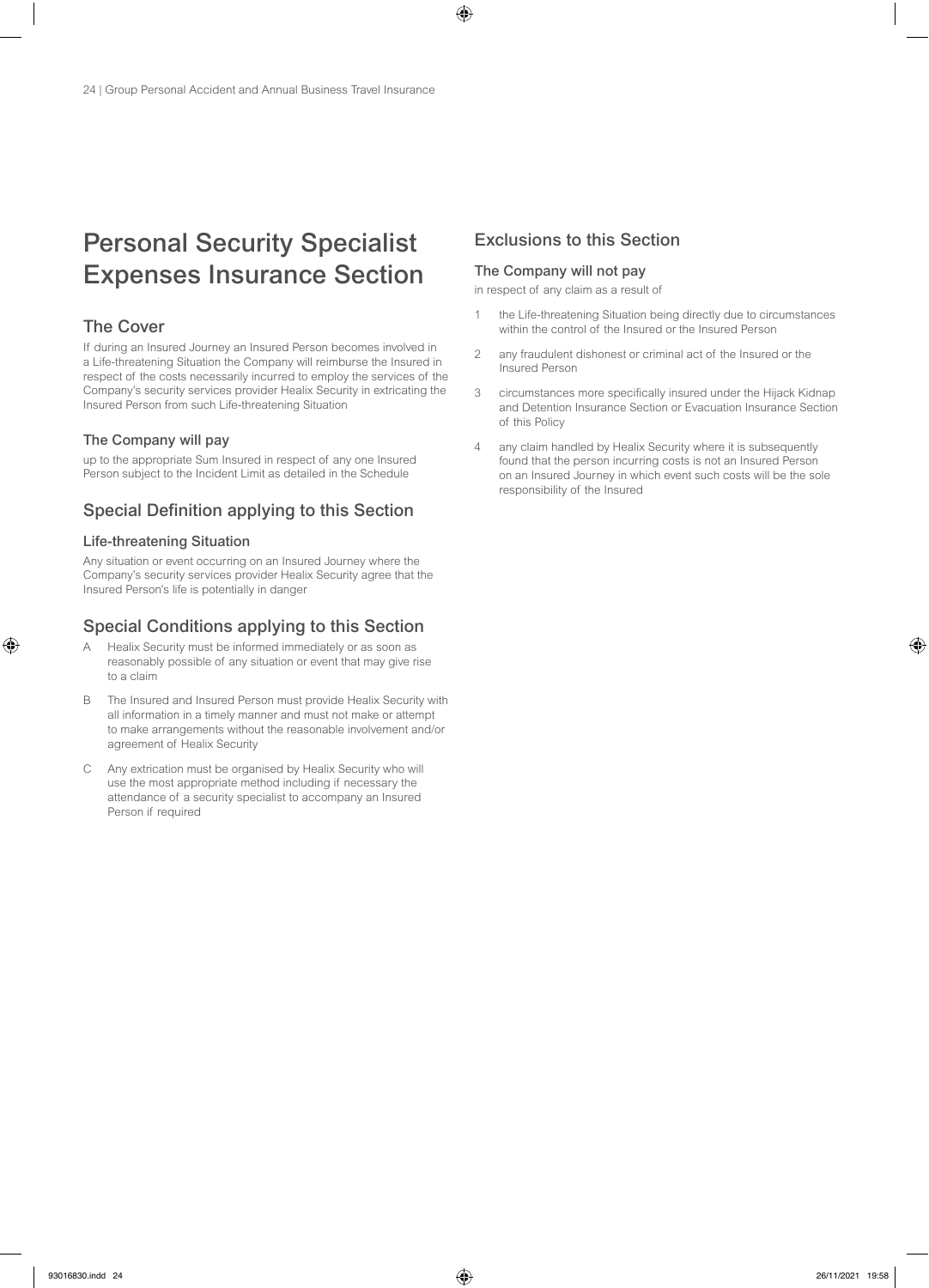## Travel Delay Insurance Section

### The Cover

If the departure (both original and subsequent) of the means of transport on which an Insured Person is booked to travel on an Insured Journey is delayed as a direct and necessary result of any cause outside the Insured or the Insured Person's control the Company will compensate the Insured on behalf of the Insured Person concerned for the inconvenience caused subject to the Incident Limit as detailed in the Schedule

#### The Company will pay

- £200 after the first 4 consecutive hours
- B an additional £50 for each subsequent hour delayed

up to a maximum of £750 in respect of any one Insured Person

### Exclusions to this Section

### The Company will not pay if

- the delay is due to strike or industrial action which existed or of which advance notice had been given on or before the date on which the journey was booked
- 2 the delay is due to the withdrawal from service temporarily or permanently of any means of transport on the orders or recommendations of any Port Authority or the Civil Aviation Authority or any similar body in any country
- 3 the Insured Person has received any compensation from the airline concerned in respect of over booking of seats

## Travel Document Insurance **Section**

### The Cover

If during an Insured Journey or the 120 hours immediately preceding its commencement the Insured Person loses or damages their passport visa travel tickets or other essential travel documents the Company will reimburse the Insured on behalf of the Insured Person for the necessary additional cost of travel and accommodation and other costs necessarily incurred to enable the Insured Person to obtain replacement documents

### The Company will pay

up to £2,000 any one Insured Person

### Exclusions to this Section

#### The Company will not pay

1 if the loss has not been reported to the consular representative of the relevant issuing country within 24 hours of discovery of the loss

### Special Services applying to this Section – please refer to page 4

### Identity Theft Helpline

Over the phone preventative advice to help an Insured Person to safeguard their identity including guidance on measures to take to re-establish identity and credit rating.

### Essential Information Storage

The RSA Business Travel Assistance App can be used to securely store personal documents such as passports driving licence travel documents debit and credit card details and medical records See page 5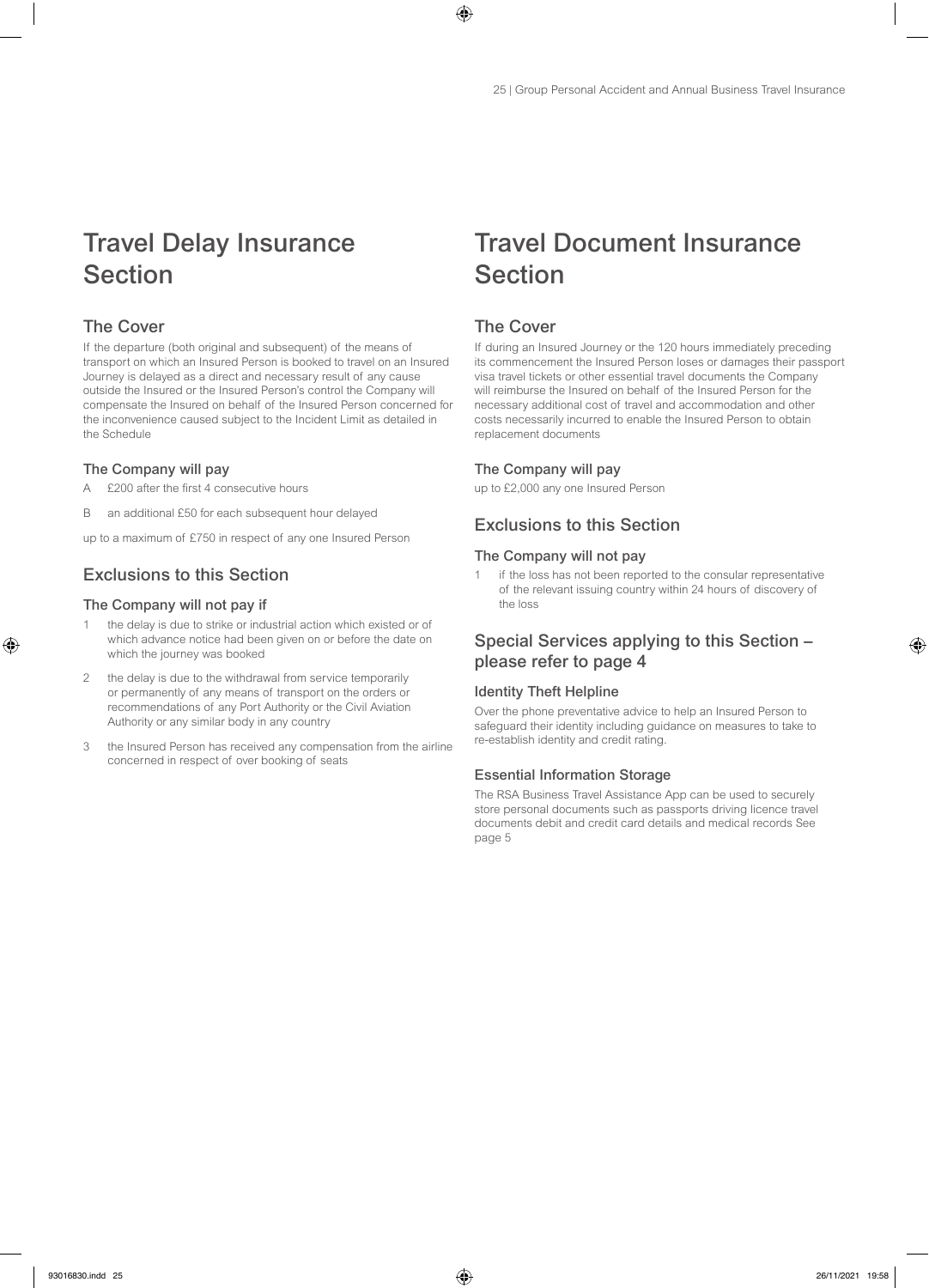## Claims Handling Process

Conditions that apply to the policy and in the event of a claim are set out in this policy wording. It is important that you comply with all policy conditions and you should familiarise yourself with any requirements

Directions for claim notification are included under General Claims Settlement Conditions and Claims Settlement Conditions applying to each Section.

Please be aware that events that may give rise to a claim under the insurance must be notified to us as soon as reasonably possible although there are some situations where immediate notice is required. Further guidance is contained in this policy wording.

Claims Conditions require you to provide us with any reasonable assistance and evidence that we require concerning the cause and value of any claim. Ideally, as part of the initial notification, you will provide:

- Your name, address, and your home and mobile telephone numbers
- Personal details necessary to confirm your identity
- Policy number
- The date of the incident
- The cause of the loss damage or injury
- Details of the loss damage or injury together with the claim value, if known
- Names and addresses of any other parties involved or responsible for the incident

This information will enable us to make an initial evaluation on policy liability and claim value. We may, however, request additional information depending upon circumstances and value which may include the following:

- Original purchase receipts invoices instruction booklets or photographs
- Purchase dates and location of lost or damaged property
- For damaged property confirmation from a suitably qualified expert that the item you are claiming for is beyond repair

Sometimes we, or someone acting on our behalf, may wish to meet with you to discuss the circumstances of the claim, or to undertake further investigations

### Preferred Suppliers

We take pride in the claims service we offer to our customers. Our philosophy is to repair or replace lost or damaged property, where we consider it appropriate, and we have developed a network of contractors, repairers and product suppliers dedicated to providing claim solutions.

Where we can offer repair or replacement through a preferred supplier but we agree to pay our customer a cash settlement, then payment will normally not exceed the amount we would have paid our preferred supplier.

Initially a notification of any claim should be sent to: Accident and Health Claims Profin Claims PO Box 509 Horsham RH12 1WS

Telephone: 0330 1024093

 (dedicated Personal Accident and Business Travel claim telephone number open between 9am and 5pm Monday to Fridays excluding Bank Holidays)

Fax: 01403 232557

To request a claim form and all general email correspondence: claims.accidentandhealth@uk.rsagroup.com

For Legal Expenses claims please refer to page 19

### Medical and Security Assistance

| Telephone: | +44 20 8763 3155 |
|------------|------------------|
| E-mail:    | rsa@healix.com   |

The services can be accessed 24 hours a day 365 days a year.

For your protection telephone calls may be recorded or monitored.

For full details on Medical and Security Assistance please refer to pages 4 and 5 of this policy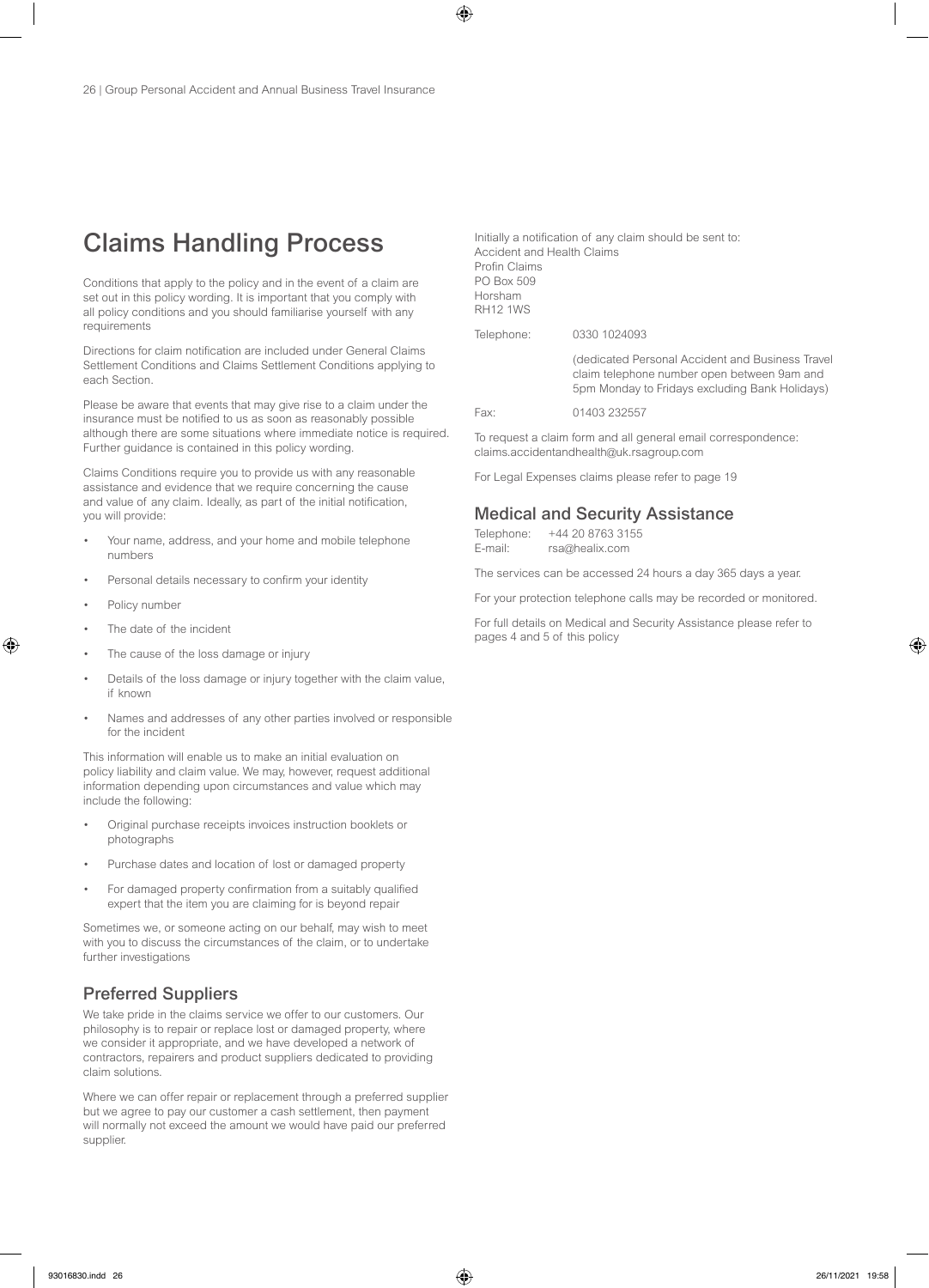## Complaints Procedure

Our Commitment to Customer Service

At RSA we are committed to going the extra mile for our customers. If you believe that we have not delivered the service you expected, we want to hear from you so that we can try to put things right.

#### Our promise to you

We will:

- Acknowledge all complaints promptly
- Investigate quickly and thoroughly
- Keep you informed of progress
- Do everything possible to resolve your complaint
- Ensure you are clear on how to escalate your complaint, if necessary

#### Step 1

If your complaint relates to your policy then please contact the sales and service team in the office which issued the Policy or your Broker. If your complaint relates to a claim then please call the claims helpline number shown in your policy booklet.

We aim to resolve your concerns on an informal basis, within three business days. Where we have been able to, we will send you a letter confirming this. We'll also explain how you may be able to refer the matter to the Financial Ombudsman Service if you subsequently decide that you are unhappy with the outcome.

#### Step 2

In the unlikely event that we are unable to resolve your concerns through our informal complaints process, our Customer Relations Team will then review the matter on behalf of our Chief Executive. Once our Customer Relations Team have reviewed your complaint they will send you a final decision in writing within 8 weeks of the date we received your complaint.

Our Customer Relations Team's contact details are as follows:

| Post: | RSA Customer Relations Team |
|-------|-----------------------------|
|       | P O Box 255                 |
|       | Wymondham                   |
|       | <b>NR18 8DP</b>             |

Email: crt.halifax@uk.rsagroup.com

### If you are still not happy

If you are still unhappy after our Customer Relations Team's review, or you have not received a written offer of resolution within 8 weeks of the date we received your complaint, you may be eligible to refer your case to the Financial Ombudsman Service. The Financial Ombudsman Service is an independent body that arbitrates on complaints. They can be contacted at:

| Post:              | Financial Ombudsman Service<br>Exchange Tower<br>London<br>E14 9SR                                                        |
|--------------------|---------------------------------------------------------------------------------------------------------------------------|
| Telephone:         | 0800 023 4567 (free from mobile phones and land lines)<br>0300 123 9123 (costs no more than calls to<br>01 or 02 numbers) |
| Email:<br>Website: | complaint.info@financial-ombudsman.org.uk<br>www.financial-ombudsman.org.uk                                               |

You have six months from the date of our final response to refer your complaints to the Financial Ombudsman Service. This does not affect your right to take legal action, however, the Financial Ombudsman Service will not adjudicate on any case where litigation has commenced.